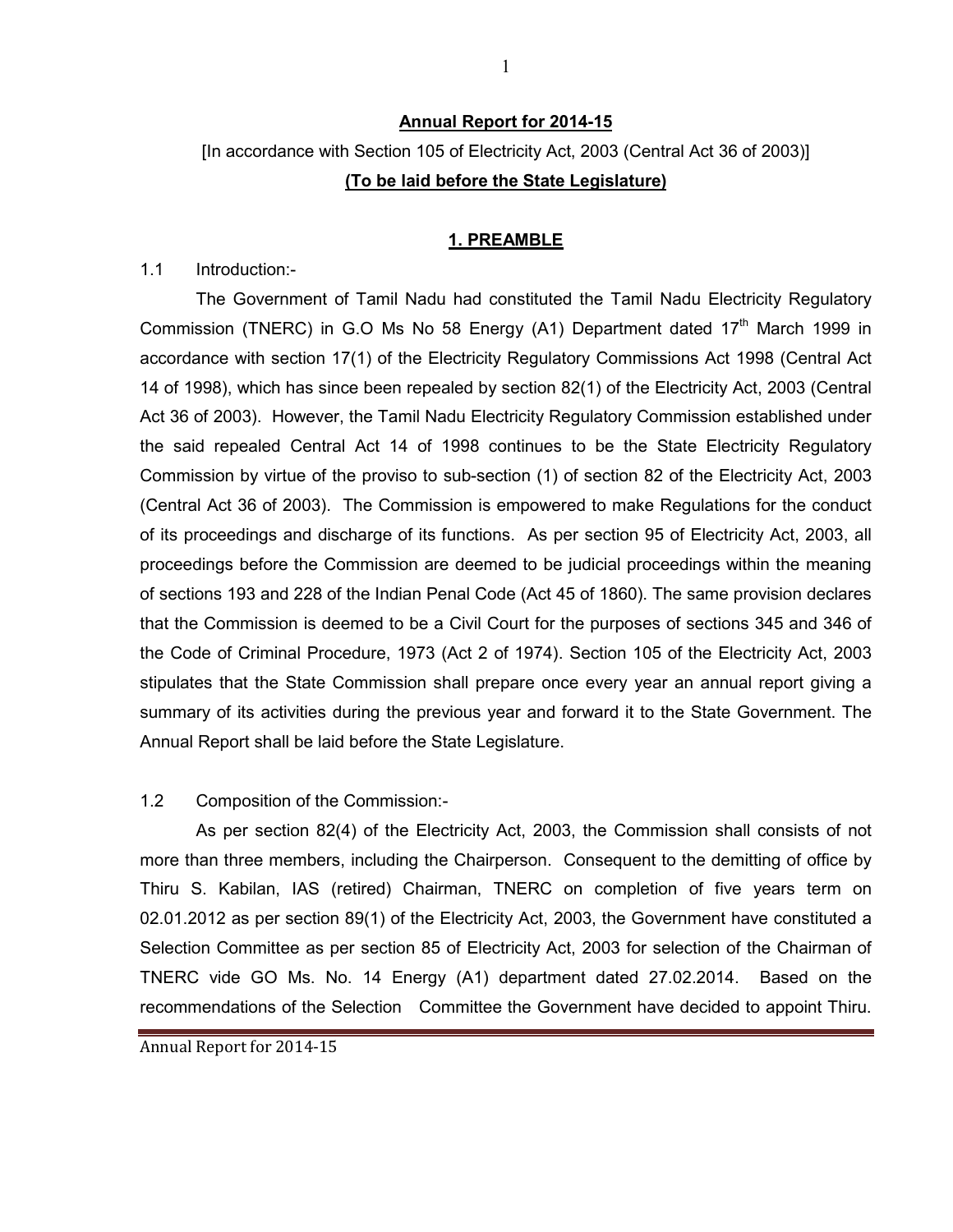S. Akshayakumar as Chairman, Tamil Nadu Electricity Regulatory Commission vide G.O. Ms. No.41, Energy (D1) Department dated 06.06.2014. He took charge as Chairman, Tamil Nadu Electricity Regulatory Commission on 09.06.2014. He was previously serving in TANGEDCO is various capacities and was lastly serving the TANGEDCO as Director (Transmission Projects).

Thiru. S. Nagalsamy who took charge as Member of TNERC from 21.09.2010 and Thiru. G. Rajagopal who took charge as Member of TNERC from 09.01.2014 are continuing as Members of TNERC during the year 2014-15.

1.3 Functions of the Commission:-

As per section 86 of the Electricity Act, 2003, the Commission shall discharge the following functions, namely;

(1) (a) determine the tariff for generation, supply, transmission and wheeling of electricity, wholesale, bulk or retail, as the case may be, within the State:

 Provided that where open access has been permitted to a category of consumers under section 42, the Commission shall determine only the wheeling charges and surcharge thereon, if any, for the said category of consumers;

 (b) regulate electricity purchase and procurement process of distribution licensees including the price at which electricity shall be procured from the generating companies or licensees or from other sources through agreements for purchase of power for distribution and supply within the State;

(c) facilitate intra-state transmission and wheeling of electricity;

 (d) issue licence to persons seeking to act as transmission licensees, distribution licensees and electricity traders with respect to their operations within the State;

(e) promote cogeneration and generation of electricity from renewable sources of energy by providing suitable measures for connectivity with the grid and sale of electricity to any person, and also specify, for purchase of electricity from such sources, a percentage of the total consumption of electricity in the area of a distribution licensee;

(f) adjudicate upon disputes between the licensees, and generating companies and to refer any dispute for arbitration;

(g) levy fee for the purposes of this Act;

2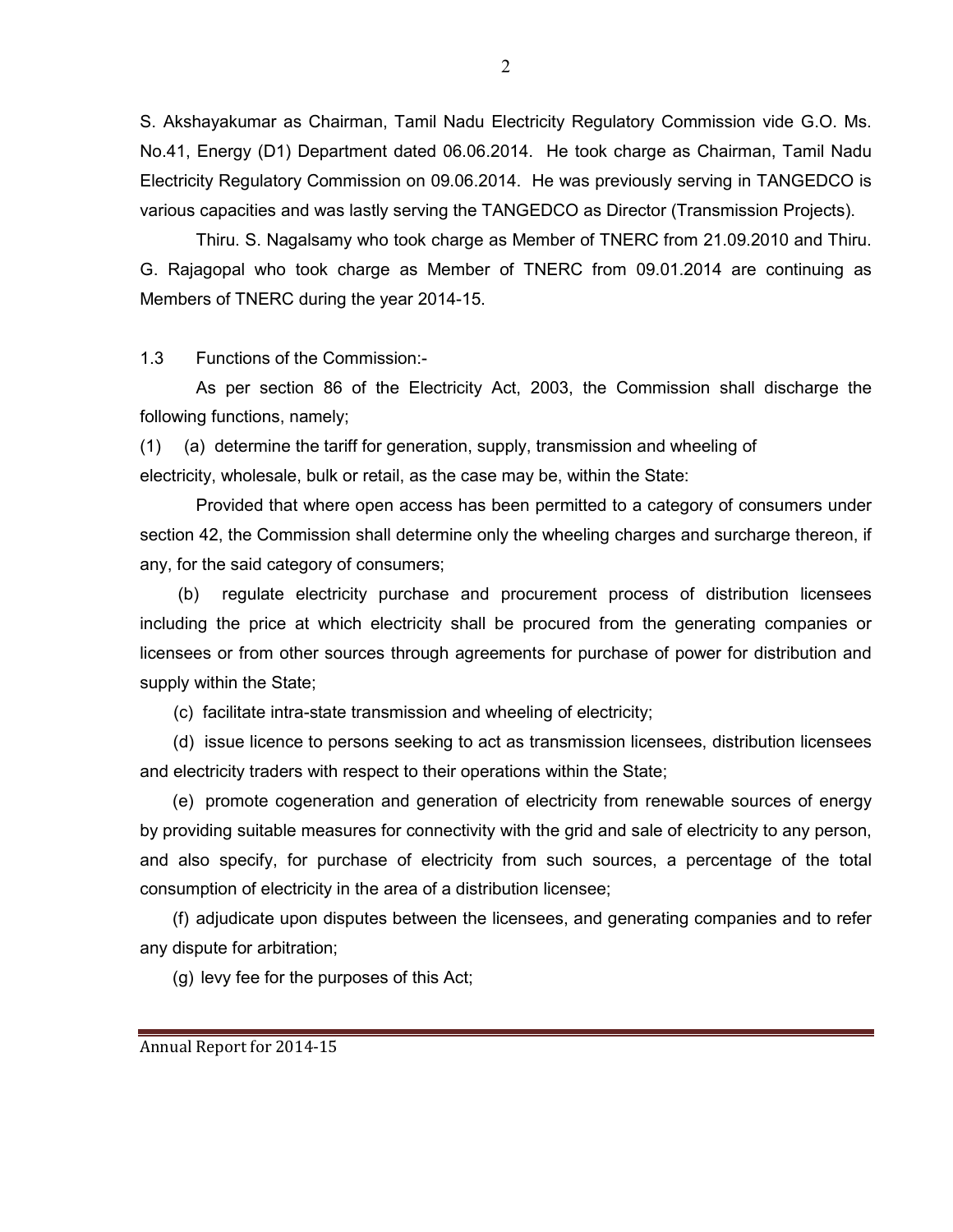(h) specify State Grid Code consistent with the Grid Code specified under clause (h) of subsection (1) of section 79;

(i) specify or enforce standards with respect to quality, continuity and reliability of service by licensees;

(j) fix the trading margin in the intra-State trading of electricity, if considered, necessary; and

(k) discharge such other functions as may be assigned to it under this Act.

(2) The Commission shall advise the State Government on all or any of the following matters, namely:-.

(i) promotion of competition, efficiency and economy in activities of the electricity industry;

(ii) promotion of investment in electricity industry;

(iii) re-organisation and restructuring of electricity industry in the State;

(iv) matters concerning generation, transmission, distribution and trading of electricity or any other matter referred to the State Commission by that Government.

(3) The Commission shall ensure transparency while exercising its powers and discharging its functions.

(4) In discharge of its functions the Commission shall be guided by the National Electricity Policy, National Electricity Plan and tariff policy published under section 3 of the Electricity Act, 2003.

1.4 Powers of Commission to make regulations"-

Section 181 of the Electricity Act, 2003, empowers the Commission to make Regulations consistent with the Act and the Rules thereunder, generally to carry out the provisions of the said Act. As per section 181(3) of the said Act, all regulations made by the State Commission shall be subject to the condition of previous publication. As per section 182, all such regulations have to be laid before the State Legislature as soon as they are made.

1.5 Judicial Character of the Commission:-

The Commission, by virtue of the provisions of Section 94 of the Electricity Act, 2003, assumes judicial character and the Commission shall have same Powers of a Civil Court in respect of the following matters, namely:-

a) summoning and enforcing the attendance of any person and examining him on oath;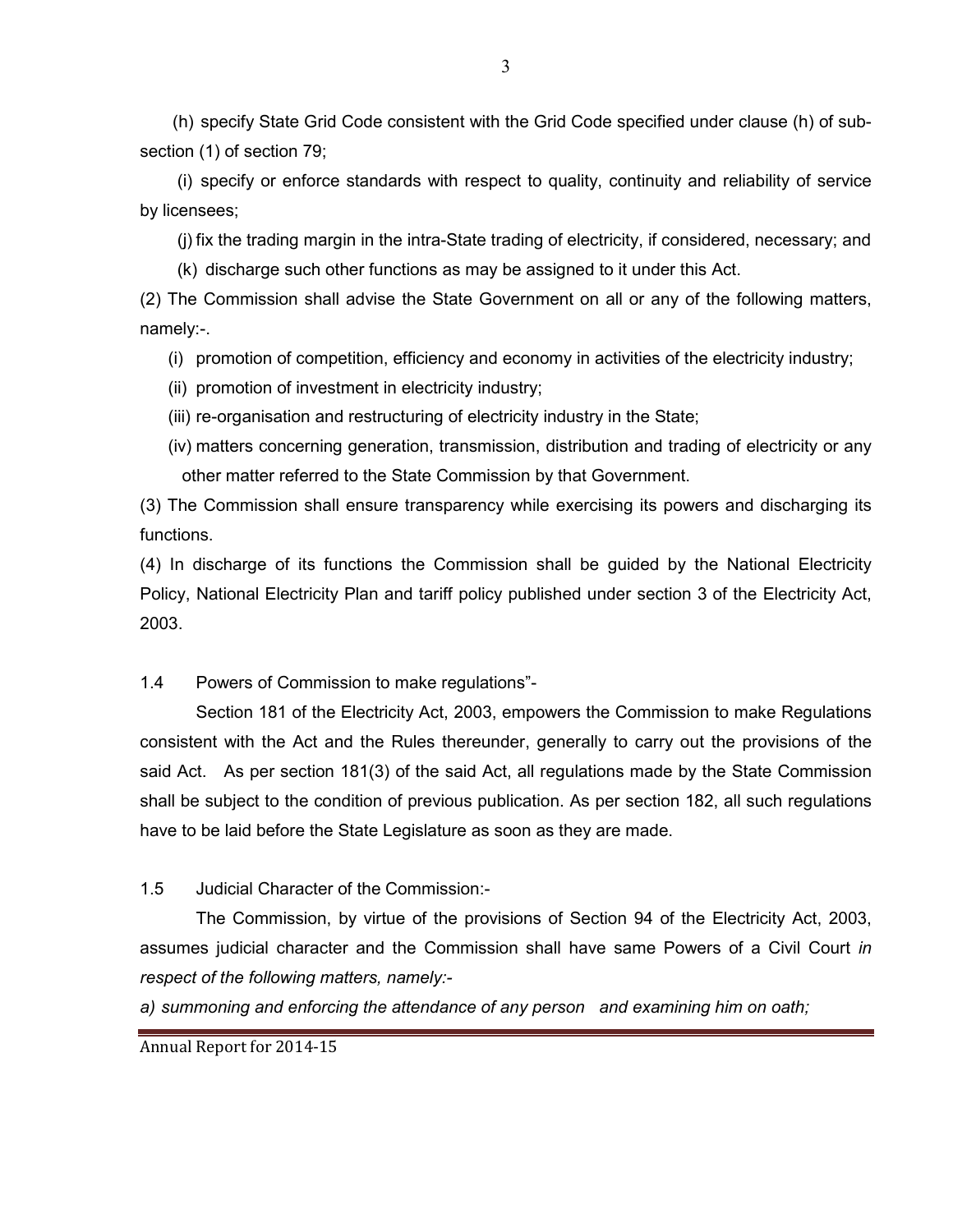- b) discovery and production of any document or other material object producible as evidence;
- c) receiving evidence on affidavits;
- d) requisitioning of any public record;
- e) issuing commission for the examination of witnesses;
- f) reviewing its decisions, directions and orders;
- g) any other matter which may be prescribed"

As provided in Section 95 of the Electricity Act, 2003 all proceedings before the Commission shall be deemed to be judicial proceedings within the meaning of sections 193 and 228 of the Indian Penal Code (Act 45 of 1860) and the Commission shall be deemed to be a Civil Court for the purposes of sections 345 and 346 of the Code of Criminal Procedure, 1973 (Act 2 of 1974.

#### 1.6 Appeal against Commission's orders:-

Section 111 of the Electricity Act, 2003 among other things provides for appeal against the orders of the Commission in the Appellate Tribunal for Electricity headed by a serving / retired judge of the Supreme Court or a Chief Justice of a High Court and consisting of three other Members.

### 1.7 Punishment for non-compliance of direction by the Commission:-

Section 142 of the Electricity Act, 2003 provides for punishment for the contravention of any of the provisions of the Act or the rules or regulations made thereunder, or any directions issued by the Commission.

#### 1.8 Power to adjudicate:-

Section 143 (1) of the Electricity Act, 2003 provides that the Commission shall appoint any of its Members to be an adjudicating officer to adjudge issues arising out of Section 29, 33 and 43 regarding compliance of directions given by Regional Load Despatch Centre, compliance of directions given by State Load Despatch Centre and duty of the Licensee to give supply on request, respectively, by holding an inquiry in such manner as may be prescribed by the Government, after giving any person concerned a reasonable opportunity of being heard for the purpose of imposing any penalty.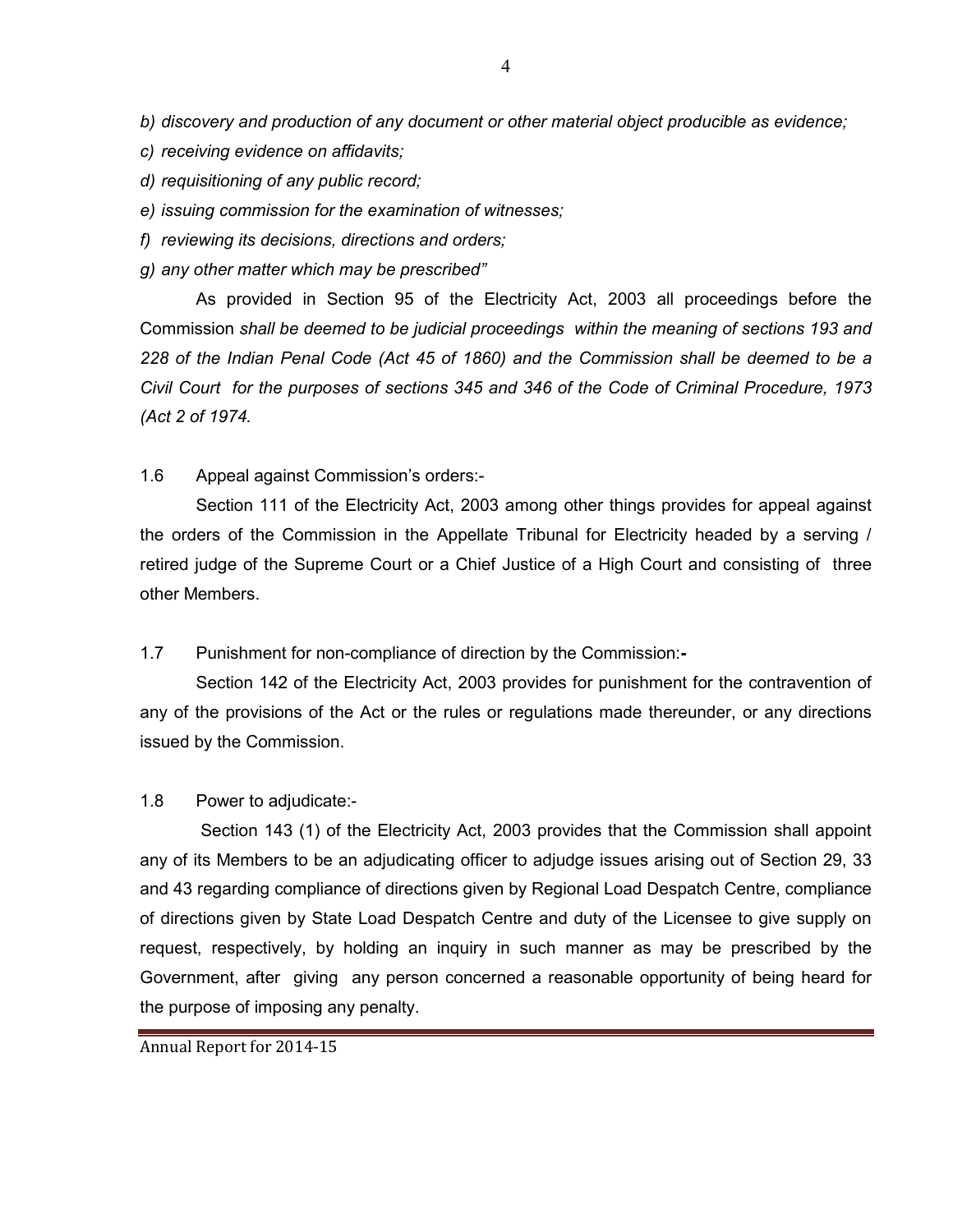1.9 Civil Court not to have jurisdiction:-

Section 145 of the Electricity Act, 2003 provides that no Civil Court shall have jurisdiction to entertain any suit or proceeding in respect of any matter which the adjudicating officer appointed under the said Act is empowered by or under this Act to determine and no injunction shall be granted by any Court or other authority in respect of any action taken or to be taken in pursuance of any power conferred by or under this Act.

### 1.10 Administration:-

The Government of Tamil Nadu have accorded sanction for appointment of regular staff for the Commission in G.O.Ms.No.80 Energy (A1) Department, dated 19.08.2002. As per the Government Orders, the Commission is authorized to appoint Officers and staff on a regular basis, on contract service and on deputation basis from Central / State and other Public Sector Undertakings. The total staff strength of the Commission as on 31.03.2015 is 54. The following table shows the actual staff against sanctioned strength as on 31.03.2015.

| SI. | Description of posts            | <b>Sanctioned Staff</b> | Actual staff in position |       |
|-----|---------------------------------|-------------------------|--------------------------|-------|
| No  |                                 | strength                | as on 31.03.2015         | posts |
| 1   | Secretary                       |                         |                          |       |
| 2   | <b>Electricity Ombudsman</b>    |                         |                          |       |
| 3   | <b>Director</b>                 | 3                       |                          |       |
| 4   | Deputy Director                 | 5                       |                          |       |
| 5   | <b>Assistant Director</b>       | 3                       | 3                        |       |
| 6   | <b>Assistant Secretary</b>      |                         |                          |       |
| 7   | <b>Accounts Officer</b>         |                         |                          |       |
| 8   | <b>Public Relations Officer</b> |                         |                          |       |
| 9   | <b>Private Secretary</b>        |                         |                          |       |
| 10  | <b>Bench Assistant</b>          |                         |                          |       |
| 11  | <b>Personal Assistant</b>       | 8                       | 6                        | 2     |
| 12  | Assistant                       | $\overline{2}$          | 2                        |       |
| 13  | Receptionist-cum-               | 1                       |                          |       |
|     | <b>Telephone Operator</b>       |                         |                          |       |
| 14  | <b>Driver</b>                   | 4                       | 3                        |       |
| 15  | Chobdar                         |                         |                          |       |
| 16  | <b>Office Assistants</b>        | 20                      | 17                       | 3     |
|     | Total                           | 54                      | 47                       |       |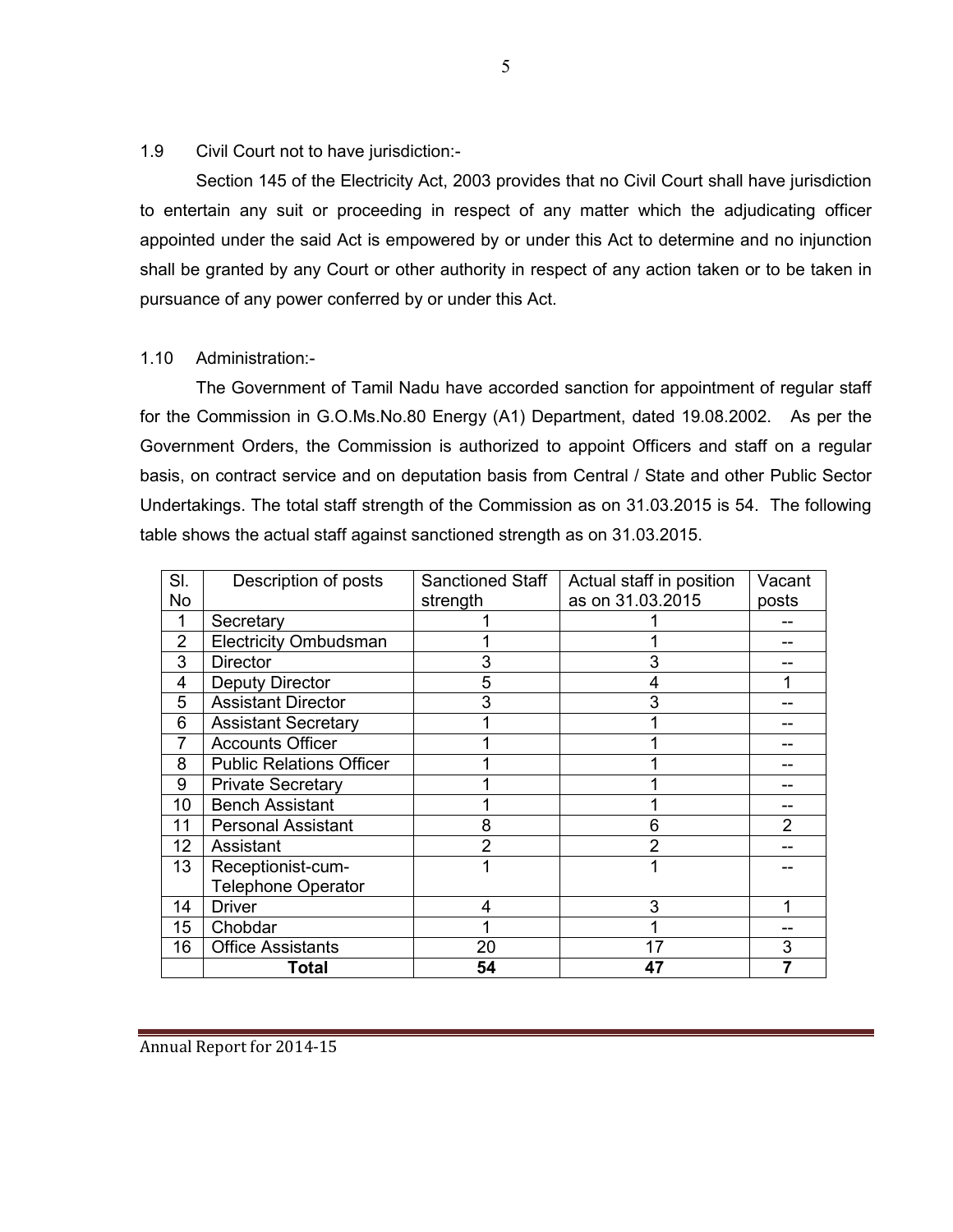Tmt. Rashmi Somasekaran Nair who was appointed as Deputy Director (Tariff) on regular basis was deputed to Central Electricity Regulatory Commission to work as Deputy Chief (Regulatory Affairs) from August 2014 for a period of five years.

#### 1.11 Computerization:-

The Commission is having a Windows based server with 33 independent nodes connected through a 10/100 MBPS Local area network. The server is loaded with latest database, operating system and application software and is used to share data among the officers and staff of the Commission. All the officers/staff of the Commission are provided with 16 MBps broadband internet connection to access orders, regulations and codes of the other Electricity Regulatory Commissions.

### 1.12 Petition Management System (PMS):-

PMS software was developed and is maintained by the Commission which is a webbased application, helps in registration of petition, case scheduler and tracking a petition filed before the Commission. The application enables the users to maintain a consistent watch over the stages of petitions filed before the Commission in the process of decision-making and also it will segregate the petitions according to the stages. This software also keeps past history of the Cases and various types of reports can also be generated depending on the requirement of the users.

### 1.13 File Movement Register (FMR):-

FMR is a web-based application, which helps in tracking the movement of files and status. The application enables the users to maintain a consistent watch over the movement of various important documents in the process of decision-making. The system has been designed in such a manner that the controlling officer of the Commission/division/section can view the movement of the files along with the time period and could take appropriate decisions.

### 1.14 CGRF Monitoring System:-

A web application called 'CGRF Monitoring System' has been developed and implemented in the Commission for effective monitoring of the functioning of CGRF &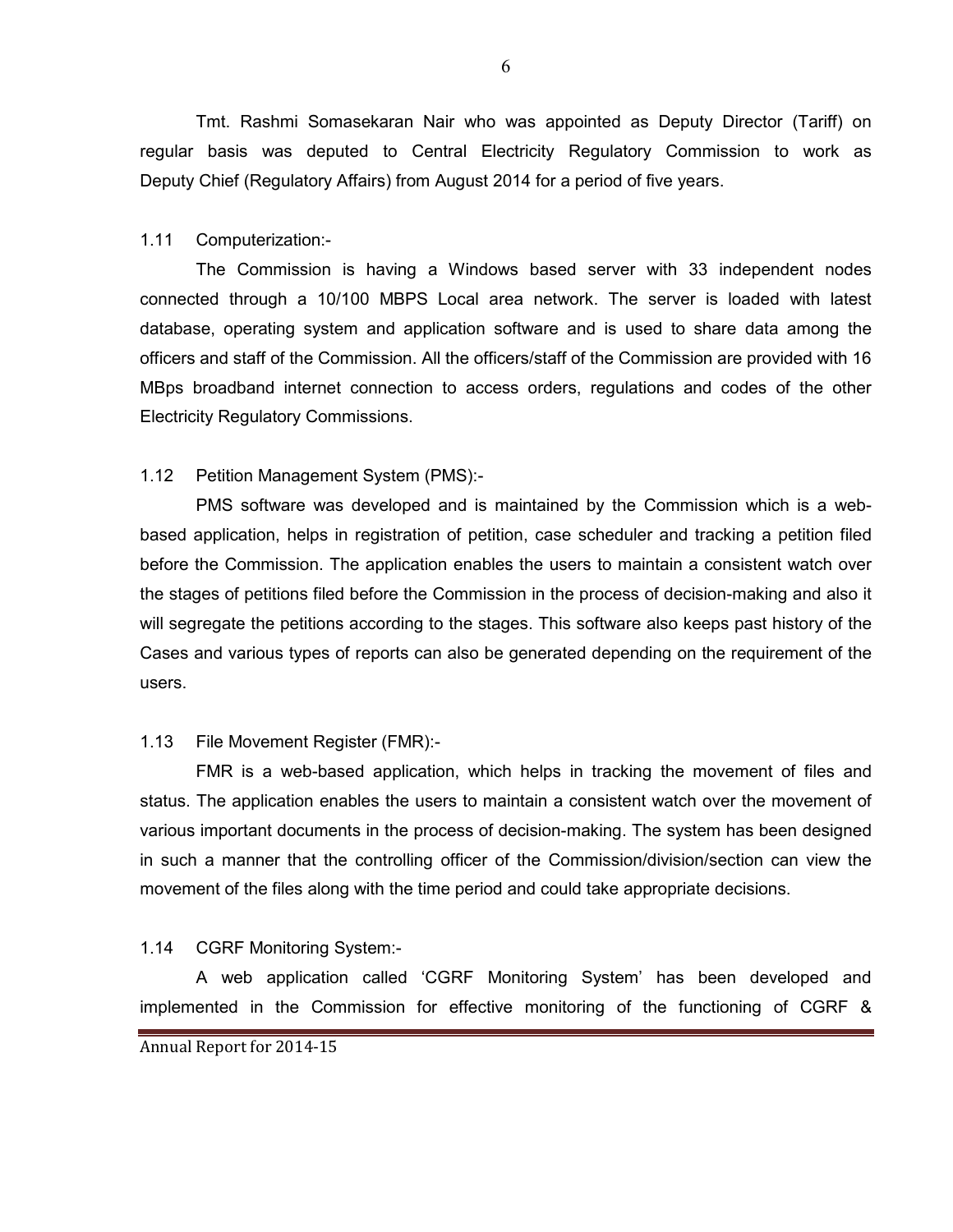Ombudsman and onward submission to the Forum of Regulators. All the CGRFs have been provided with a unique user id and password to access the application through internet. The software is being used by the 42 CGRFs across Tamil Nadu for submitting their quarterly return.

#### 1.15 Websites:-

The Commission is also periodically updating its website, so as to disseminate the information to consumers/stake holders in an efficient and easy way. Through this website, the stakeholders/public is informed about the regulations and orders passed by the Commission and all the draft regulations, draft orders, draft amendments are posted on the website for Comments/Suggestions before the same is issued by the Commission. Further final regulations, orders, amendments, Hearing Schedule, press Release, directions to licensee are also posted on the website regularly. The Commission also maintains a website for Electricity Ombudsman and the orders, hearing schedule of the Electricity Ombudsman are being uploaded to the website regularly.

## 2. MAJOR ACTIVITIES DURING THE YEAR

2.1 Amendments to various regulations of the Commission as below have been issued. The same are detailed in part 6 of the report.

- 1. One amendment in respect of Fees and Fines Regulation
- 2. Two Amendments in respect of Regulations for Consumer Grievance Redressal Forum and Electricity Ombudsman
- 3. Three amendments in respect of TN Electricity Supply Code
- 4. Four Amendments in respect of TN Electricity Distribution Code
- 2.2 Tariff Orders issued:-

The Commission have issued the following Orders on Tariff:

| SI.            | <b>Order No. and Date</b> | <b>Details of Order</b>                                                       |  |  |
|----------------|---------------------------|-------------------------------------------------------------------------------|--|--|
| No.            |                           |                                                                               |  |  |
| $1_{\cdot}$    |                           | T.O. No.4 of 2014   Extension of validity of the Commission's Tariff Order    |  |  |
|                | dated 25-07-2014          | No.7 of 2012 on Bagasse based Co-generation Plants.                           |  |  |
|                |                           | 2.   T.O. No.5 of 2014 Extension of validity of the Commission's Tariff Order |  |  |
|                | dated 25-07-2014          | No.8 of 2012 on Biomass based Power Plants.                                   |  |  |
| 3 <sub>1</sub> |                           | T.O. No.1 of 2015   Provision of Tariff Subsidy for the year 2014-15 by the   |  |  |
|                | dated 16-02-2015          | Govt. of Tamil Nadu.                                                          |  |  |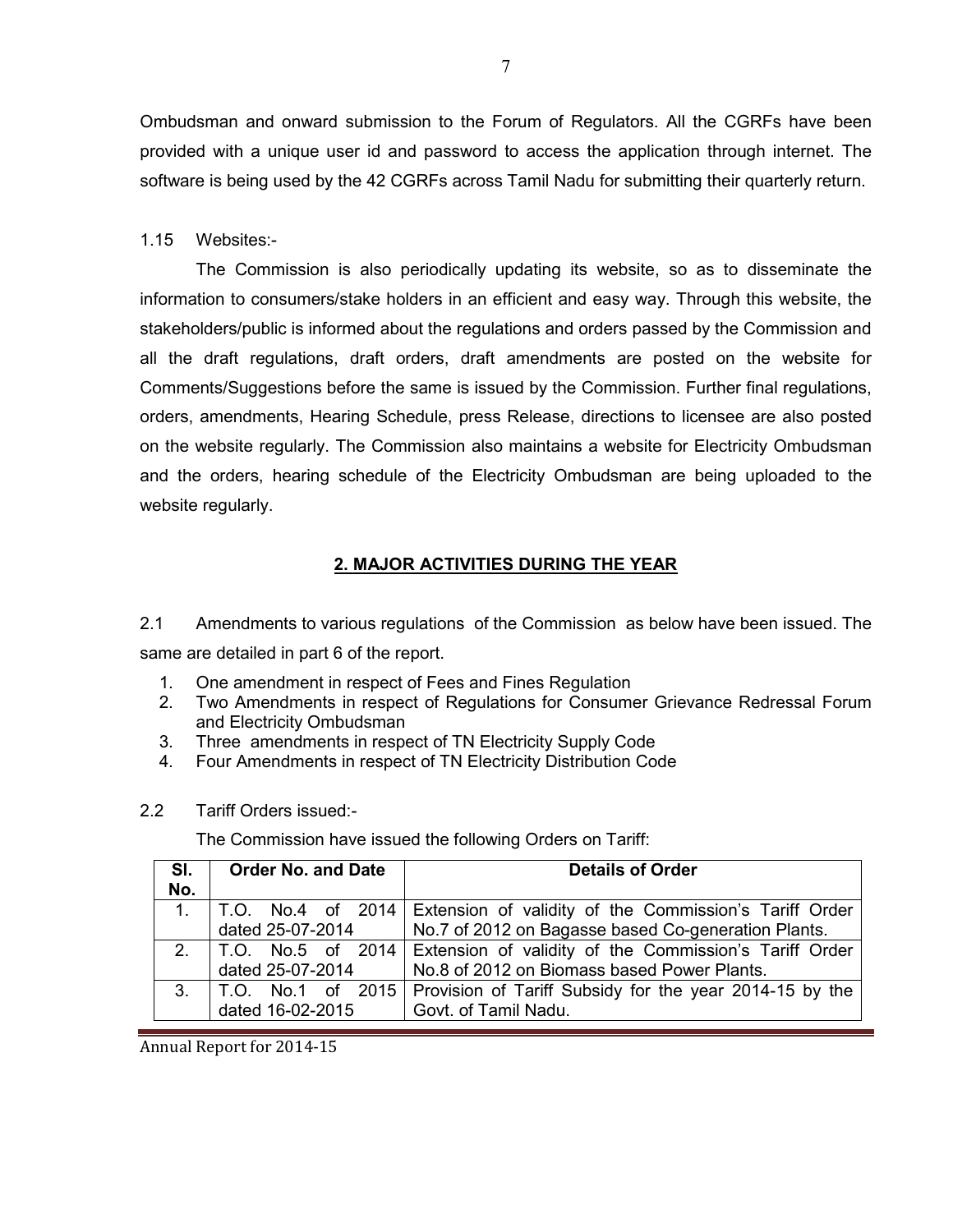| 4.             |                  | T.O. No.2 of 2015   Order on Interest on Security Deposit from consumers for |  |  |
|----------------|------------------|------------------------------------------------------------------------------|--|--|
|                | dated 19-02-2015 | the Year 2014-15.                                                            |  |  |
| 5 <sub>1</sub> |                  | T.O. No.3 of 2015   Interest on Advance CC Charges kept by the consumers     |  |  |
|                | dated 23-03-2015 | for the year $2014-15$ .                                                     |  |  |
| 6.             |                  | Order No.7 of 2014   Comprehensive Tariff order on Solar Power.              |  |  |
|                | dt.12.9.2014     |                                                                              |  |  |
| 7 <sub>1</sub> | M.O.<br>$No.4-3$ | dt. Order on pooled cost of power purchase payable by                        |  |  |
|                | 04.02.2015       | TANGEDCO for<br>year 2014-15<br>under<br>the                                 |  |  |
|                |                  | TNERC(Renewable<br>Energy Purchase<br>Obligation)                            |  |  |
|                |                  | Regulations, 2010.                                                           |  |  |

## 2.3 Suo-Motu Determination of Tariff for Generation and Distribution for TANGEDCO:- (SMT Order No.9 of 2014, dated 11-12-2014, effective from 12.12.2014)

 TANGEDCO was expected to file a petition for the final true up and approval of ARR for 2011-12 and provisional true-up for 2012-13, APR for 2013-14 and ARR and Tariff petition for 2014-15 by  $30<sup>th</sup>$  November 2014. However, TANGEDCO failed to file the petition before the said deadline. Hence, the Commission initiated Suo-motu determination of Tariff and determined the retail tariff vide its SMT Order No.9 of 2014 dt.11-12-2014 for FY 2014-15.

2.4 Suo-Motu Determination of Tariff for Transmission Tariff and other related charges for TANTRANSCO:- (SMT ORDER No.8 OF 2014, dated 11-12-2014, effective from 12.12.2014)

TANTRANSCO was expected to file a petition for the final true up and approval of ARR for 2011-12 and provisional true-up for 2012-13, APR for 2013-14 and ARR and Tariff petition for 2014-15 by  $30<sup>th</sup>$  November 2014. Since TANTRANSCO failed to file the petition before the said deadline, the Commission determined the Transmission Tariff and other related charges on Suo-Motu basis vide its SMT Order No.8 of 2014 dt.11-12-2014 for FY 2014-15.

2.5 (a) Comprehensive Tariff Order on Solar Power :

Consequent to floating of consultative paper on comprehensive tariff order on solar power. Solar Tariff for Solar PV MW scale & Solar Thermal MW scale projects was determined in accordance with the Electricity Act 2003, National Electricity Policy, Tariff Policy and Tariff Regulations. The tariff was determined based on cost & technical specifics.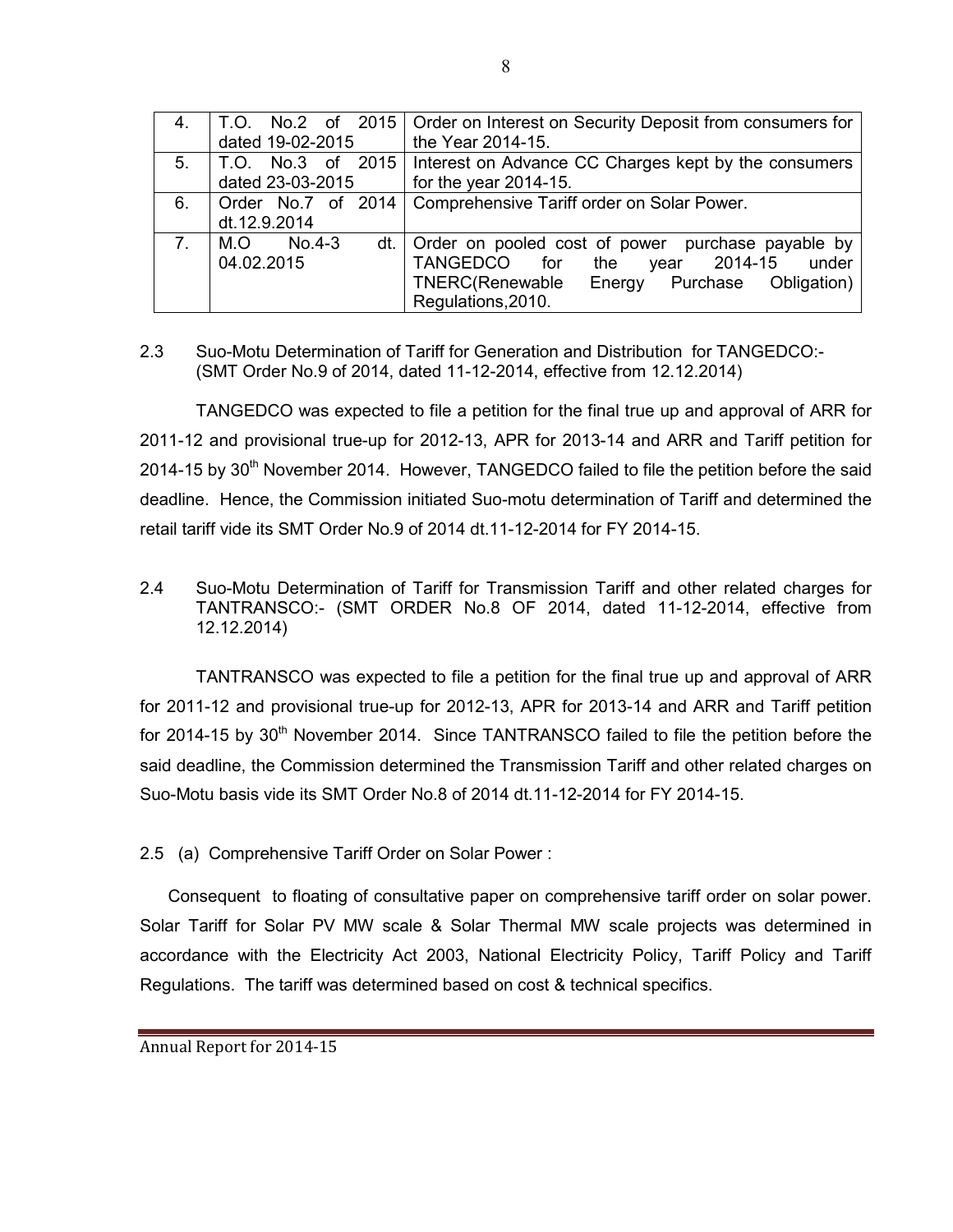Issues like a) Quantum of power purchase b) CDM benefit c) Billing & payments d) Power Purchase agreement e) Tariff Review / Control period were also dealt in the order. Other issues such as issues related to Open Access which covered (1) Open Access & Line Losses (2) Cross Subsidy (3) Reactive Power Charges (4) Grid Availability Charges (5) Energy Charges (6) Energy wheeling agreement fees (7) Security Deposit (8) Power Factor Disincentive (9) Metering (10) Connectivity & Power Evacuation (11) Harmonics were dealt in the order. Detailed working sheet for tariff calculation with and without accelerated depreciation was annexed in the order in addition to stakeholders comments & minutes of the SAC meeting.

#### Solar Power Tariff

 The levelised solar power tariff works out to Rs.7.01 per unit for Solar PV Projects and Rs.11.03 per unit for solar thermal projects without accelerated depreciation and Rs.6.28 per unit and Rs.9.88 per unit with an accelerated depreciation of Rs.0.73 for Solar PV and Rs.1.15 for Solar Thermal Projects respectively.

#### (b) Order on Pooled Cost of Power Purchase:

Based on the cost of power purchase approved by the Commission for 2013-14 in the SMT order No.9 of 2014 dated 11.12.2014, the Commission notified the Pooled Cost of Power Purchase payable by the TANGEDCO for the year 2014-15 as Rs.3.38 per unit subject to the maximum of 75% of the preferential tariff fixed by the Commission to that category/sub category of NCES generators i.e Rs.3.38 per unit or 75% of the preferential tariff fixed by the Commission to that category/sub category of NCES generators, whichever is less.

#### 2.6 State Advisory Committee:-

As per section 87 of the Electricity Act, 2003, the State Commission may, by notification, establish with effect from such date as it may specify in such notification, a Committee to be known as the State Advisory Committee.

The State Advisory Committee shall consist of not more than twenty-one Members to represent the interests of commerce, industry, transport, agriculture, labour, consumers, nongovernmental organizations and academic and research bodies in the electricity sector.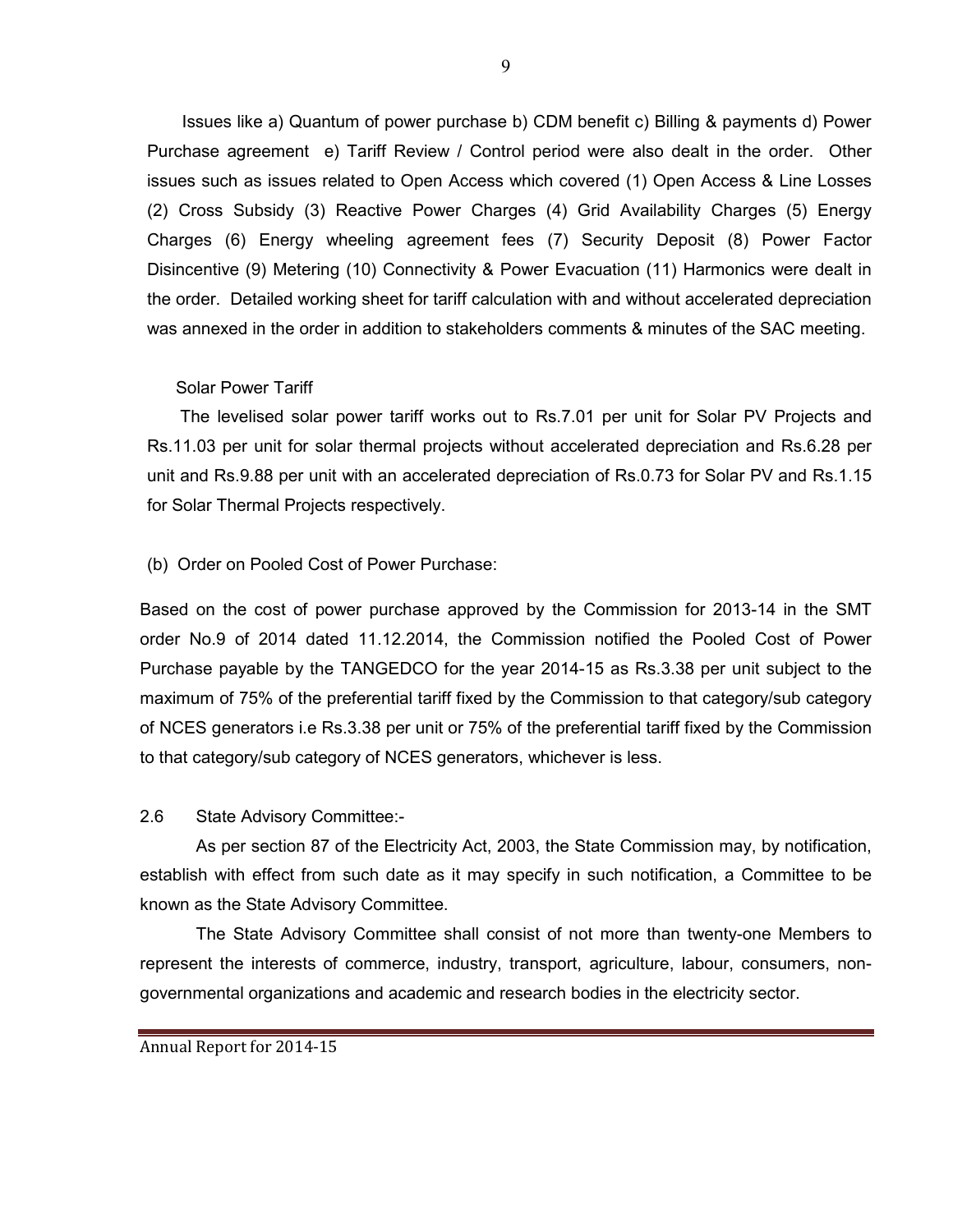The Chairman of the Tamil Nadu Electricity Regulatory Commission is the ex-officio Chairperson and the two Members of the Commission and the Principal Secretary to Government, Co-operation, Food and Consumer Protection Department are ex-officio members of the State Advisory Committee. The State Advisory Committee was reconstituted on 18-3- 2014. The reconstituted State Advisory Committee has sixteen members representing the interests of Government, Distribution Licensee, new and renewable energy sources, small industries, commerce, industry, transport, consumer, non-governmental organizations and academic & research bodies in the electricity sector.

The ex-officio members of the State Advisory Committee as on 31-3-2015 are furnished below;

|   | Thiru. S. Akshayakumar                                        |  |  |  |
|---|---------------------------------------------------------------|--|--|--|
|   | Chairman, Tamil Nadu Electricity Regulatory Commission        |  |  |  |
|   | No.19-A, Rukmini Lakshmipathy Salai (Marshalls Road)          |  |  |  |
|   | Egmore, Chennai 600 008.                                      |  |  |  |
| 2 | Thiru. S. Nagalsamy, I.A & A.S.,                              |  |  |  |
|   | Member, Tamil Nadu Electricity Regulatory Commission          |  |  |  |
|   | No.19-A, Rukmini Lakshmipathy Salai, Egmore, Chennai 600 008. |  |  |  |
| 3 | Thiru. G. Rajagopal,                                          |  |  |  |
|   | Member, Tamil Nadu Electricity Regulatory Commission          |  |  |  |
|   | No.19-A, Rukmini Lakshmipathy Salai,                          |  |  |  |
|   | Egmore, Chennai 600 008.                                      |  |  |  |
| 4 | The Principal Secretary to Government                         |  |  |  |
|   | Co-operation, Food & Consumer Protection Department,          |  |  |  |
|   | Secretariat, Chennai 600 009                                  |  |  |  |

 During the year 2014-15 nine members of the State Advisory Committee have been re-nominated with effect from 24.12.2014 as per Regulation (7) of the TNERC State Advisory Committee Regulations, 2004 viz., Sl. No.1, 2, 3, 4, 5, 7, 9, 11, and 12. This fact has also been notified in Tamil Nadu Government Gazette No.19 dated 13.05.2015.

 During the year 2014-15 the following three Members of the State Advisory Committee have ceased to be a Member in accordance with the Regulation 11(8) of the TNERC – State Advisory Committee Regulations 2004, since they were not able to attend the past three meetings of the SAC and the Commission had not choice but to delete their name from the list of members of the Committee. This fact has also been notified in Tamil Nadu Government Gazette No.19 dated 13.05.2015.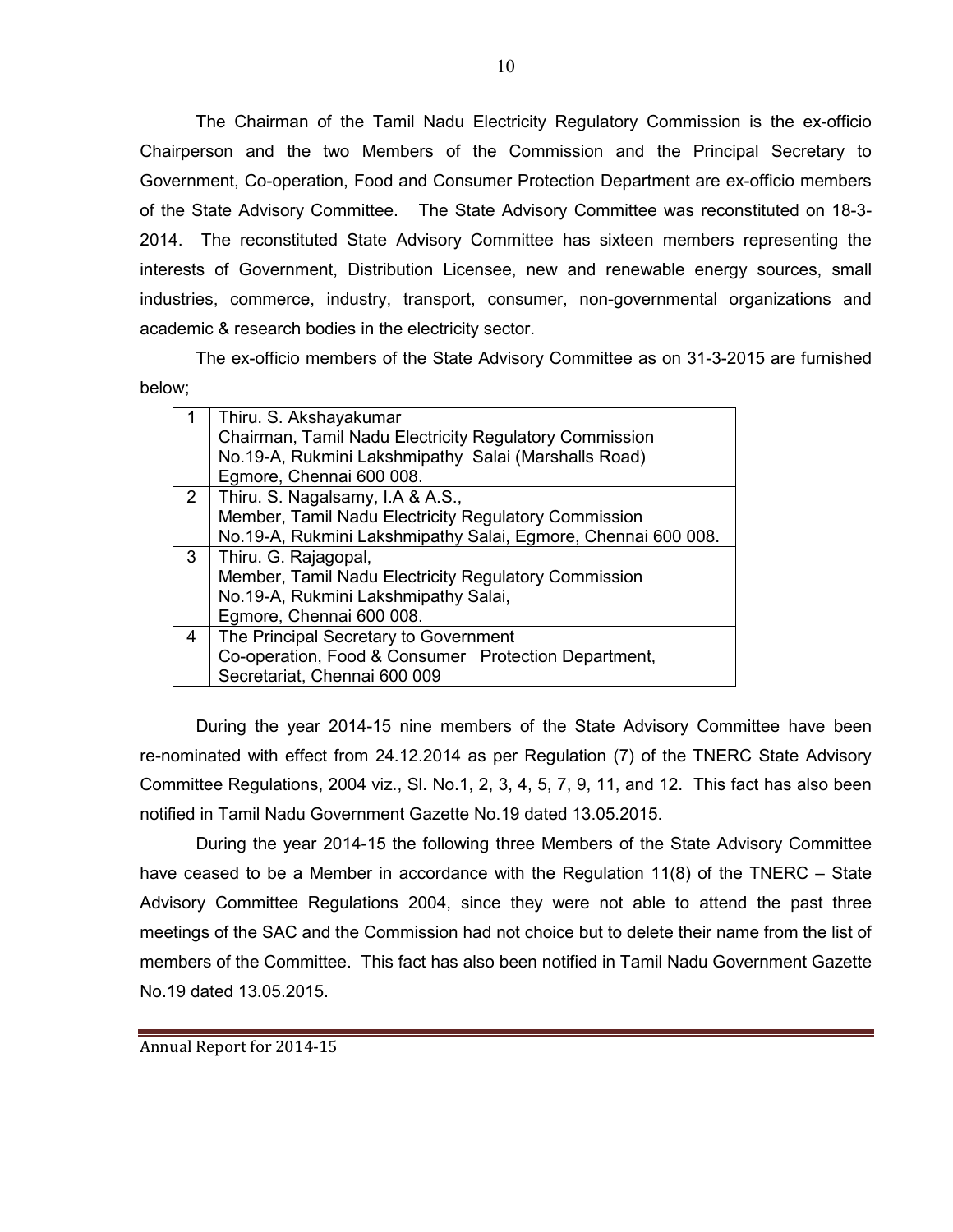| SI. | Name and Address of the Member                        | Area of Interest       |
|-----|-------------------------------------------------------|------------------------|
| No. |                                                       |                        |
| 1.  | Chairman and Managing Director,                       | New and                |
|     | Tamil Nadu Energy Development Agency,                 | Renewable Energy       |
|     | 5th Floor, EVK Sampath Maaligai,                      | Sources                |
|     | College Road, Chennai 600 006.                        |                        |
| 2.  | Dr. S. Usa,                                           | Academic and           |
|     | Professor and Head,                                   | <b>Research Bodies</b> |
|     | Department of Electrical and Electronics Engineering, |                        |
|     | Anna University, Chennai 600 025.                     |                        |
| 3.  | Thiru. E. Varadarajan, B.Com., B.L.,                  | Agriculture            |
|     | Manila Podhu Seyalalar,                               |                        |
|     | Tamilaga Vivasaiyigal Sangam,                         |                        |
|     | 486, Perundurai Road, Erode 638 052.                  |                        |

Hence, the Members of State Advisory Committee as on 31.3.2015 stood at 18 including the four ex-officio members and the same are furnished below.

| Secretariat, Chennai 600 009<br>The Chairman & Managing Director                                       |  |  |  |
|--------------------------------------------------------------------------------------------------------|--|--|--|
|                                                                                                        |  |  |  |
| Tamil Nadu Electricity Board Limited and Tamil Nadu<br>Generation and Distribution Corporation Limited |  |  |  |
|                                                                                                        |  |  |  |
|                                                                                                        |  |  |  |
|                                                                                                        |  |  |  |
| Tamil Nadu Small and Tiny Industries Association (TANSTIA)                                             |  |  |  |
|                                                                                                        |  |  |  |
|                                                                                                        |  |  |  |
|                                                                                                        |  |  |  |
|                                                                                                        |  |  |  |
| Guindy, Chennai 600 032.<br>The Chief Electrical Engineer                                              |  |  |  |
|                                                                                                        |  |  |  |
|                                                                                                        |  |  |  |
|                                                                                                        |  |  |  |
|                                                                                                        |  |  |  |
|                                                                                                        |  |  |  |
|                                                                                                        |  |  |  |
|                                                                                                        |  |  |  |
|                                                                                                        |  |  |  |
|                                                                                                        |  |  |  |
|                                                                                                        |  |  |  |
|                                                                                                        |  |  |  |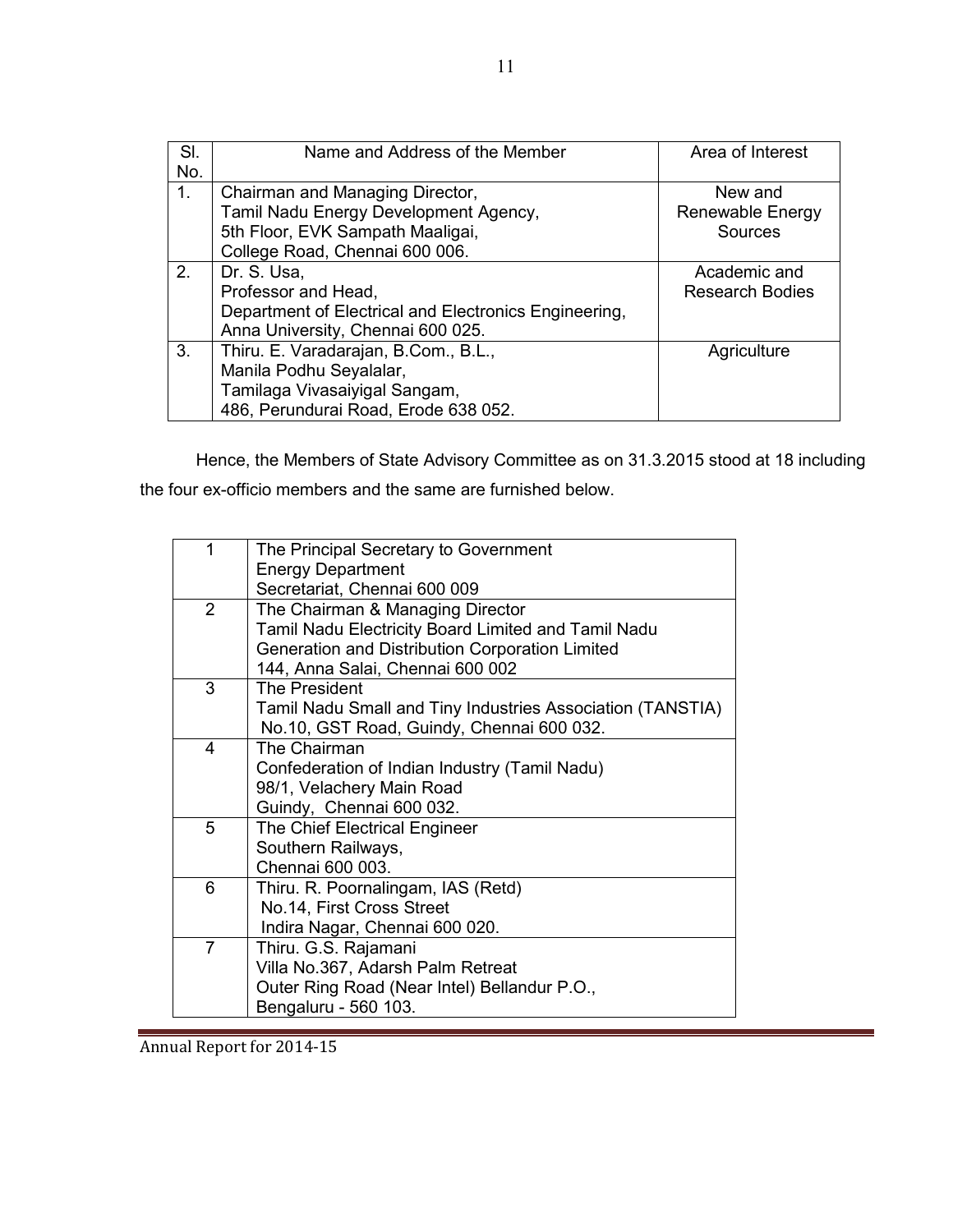| 8               | Thiru. T. Vellaiyan                                 |
|-----------------|-----------------------------------------------------|
|                 | <b>State President</b>                              |
|                 | Tamil Nadu Viyabarigal Sanga Peravai                |
|                 | No.44, Nelvayal Salai                               |
|                 | Perambur, Chennai 600 011.                          |
| $\overline{9}$  | Thiru. K. Alagu                                     |
|                 | <b>Vice President</b>                               |
|                 | Tamil Nadu Chamber of Commerce and Industry         |
|                 | No.178-B, Kamarajar Salai                           |
|                 | Madurai - 625 009.                                  |
| 10              | Dr. A.S. Kandasamy                                  |
|                 | 15/52, Sairam Thottam                               |
|                 | Athanur (Post)                                      |
|                 | Rasipuram Taluk,                                    |
|                 | Namakkal 636 301.                                   |
| 11              | Thiru. K. Kathirmathiyon                            |
|                 | Secretary                                           |
|                 | <b>Coimbatore Consumer Cause</b>                    |
|                 | 25, Periyar Nagar 4 <sup>th</sup> Street            |
|                 | Vadavalli, Coimbatore 641 041.                      |
| 12              | Thiru, R. Desikan                                   |
|                 | Trustee, Consumer Association of India              |
|                 | No.A/5, Second Main Road                            |
|                 | Thiruvalluvar Nagar Thiruvanmiyur, Chennai 600 041. |
| $\overline{13}$ | Dr. K. Selvaraj                                     |
|                 | New No.12, Thiru Nagar                              |
|                 | Singanallur, Coimbatore 641 005.                    |
| 14              |                                                     |
|                 | Thiru. T. Vijayarangan                              |
|                 | Secretary<br><b>Anna Labour Union</b>               |
|                 |                                                     |
|                 | Old No.167, New No.394                              |
|                 | Kabali Vanabhojana Thottam                          |
|                 | Raja Annamalaipuram, Chennai - 600 028.             |

The Secretary of the Commission is the Secretary of the State Advisory Committee. So far the Commission had conducted twenty seven meetings of State Advisory Committee. During the year 2014-2015, the 28<sup>th</sup> meeting of the State Advisory Committee of TNERC was held on 13.10.2014 at Hotel Ambassador Pallava, Egmore, Chennai to discuss the Suo Motu Tariff determination of TANGEDCO and TANTRANSCO for the Financial Year 2014-2015.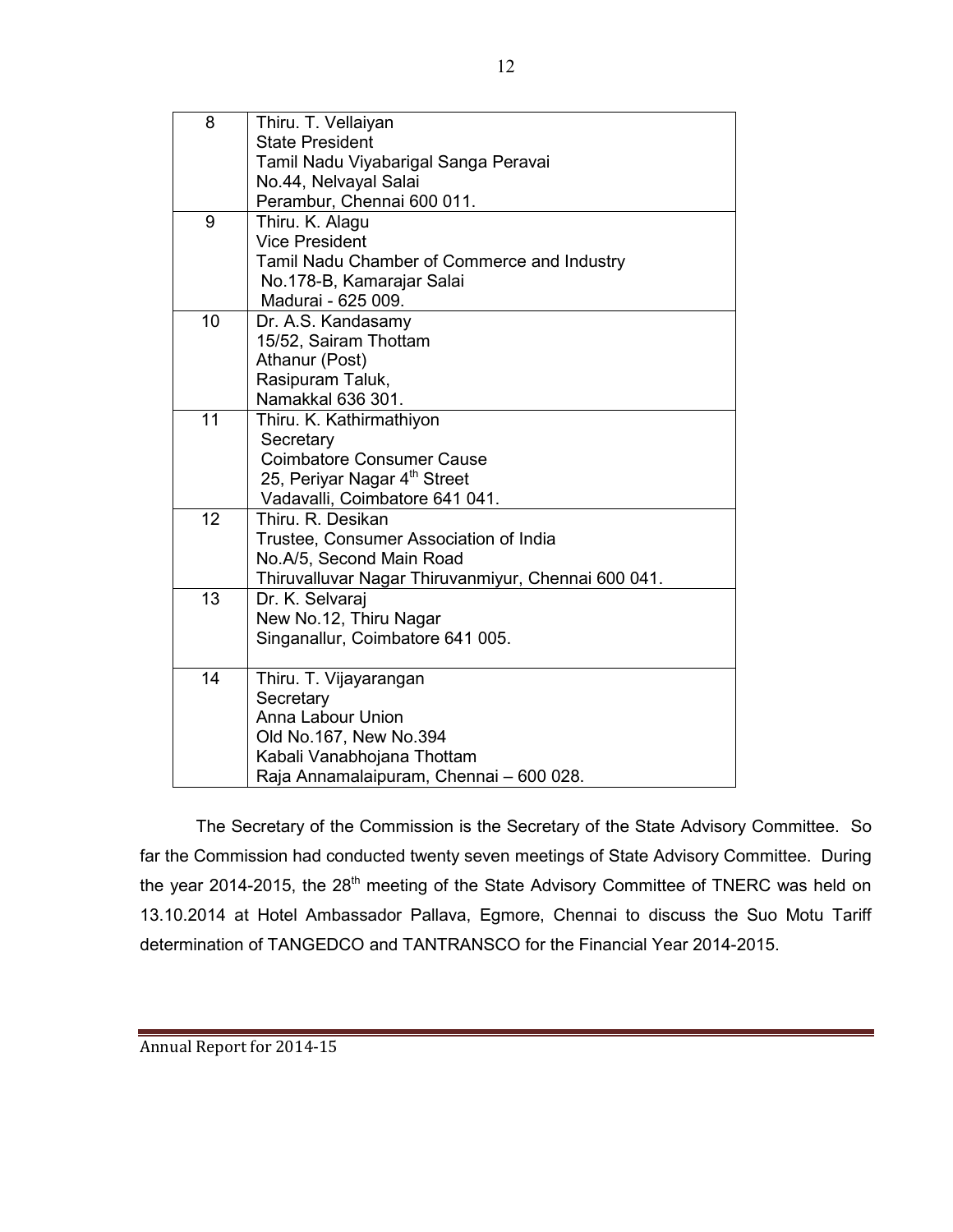# 3. ACTIVITIES PROPOSED FOR THE NEXT FINANCIAL YEAR 2015-16

- 1. To issue the Retail Tariff Order for TANGEDCO.
- 2. To issue the Transmission Tariff Order for TANTRANSCO.
- 3. To issue Tariff Order for Bagasse based Co-generation Plants.
- 4. To issue Tariff Order for Biomass based Power Plants.
- 5. To notify the interest on Security Deposit received from consumers.
- 6. To notify the interest on Advance CC Charges kept by consumers.
- 7. To consolidate Codes, Regulations etc., (upto 31-03-2015)
- 8. To approve Capital investment Plans submitted by TANGEDCO for generation & distribution and TANTRANSCO for transmission for FY 2014-15 and 2015-16.
- 9. To approve voltage wise Cost to serve submitted by TANGEDCO.
- 10. To issue comprehensive Tariff order on Wind energy.
- 11. To issue Order on Pooled Cost of Power Purchase by TANGEDCO for 2015-16 under TNERC(Renewable Energy Purchase Obligation) Regulations,2010.
- 12. To complete development of Regulatory Information System(RIS) to analyse quarterly/half yearly/annual reports furnished by the licensee on DSOP, generation, transmission, distribution and finance. This software provides a consolidated source of information to the Commission through web interface.
- 13. To finalize and approve the capital cost for Samalpaati Power Corporation Private Limited and Madurai Power Corporation Limited.

Items from 1 to 4,10 above will be placed before the State Advisory Committee to elicit / obtain the views of the Members of the Committee and the Commission would pass orders appropriately.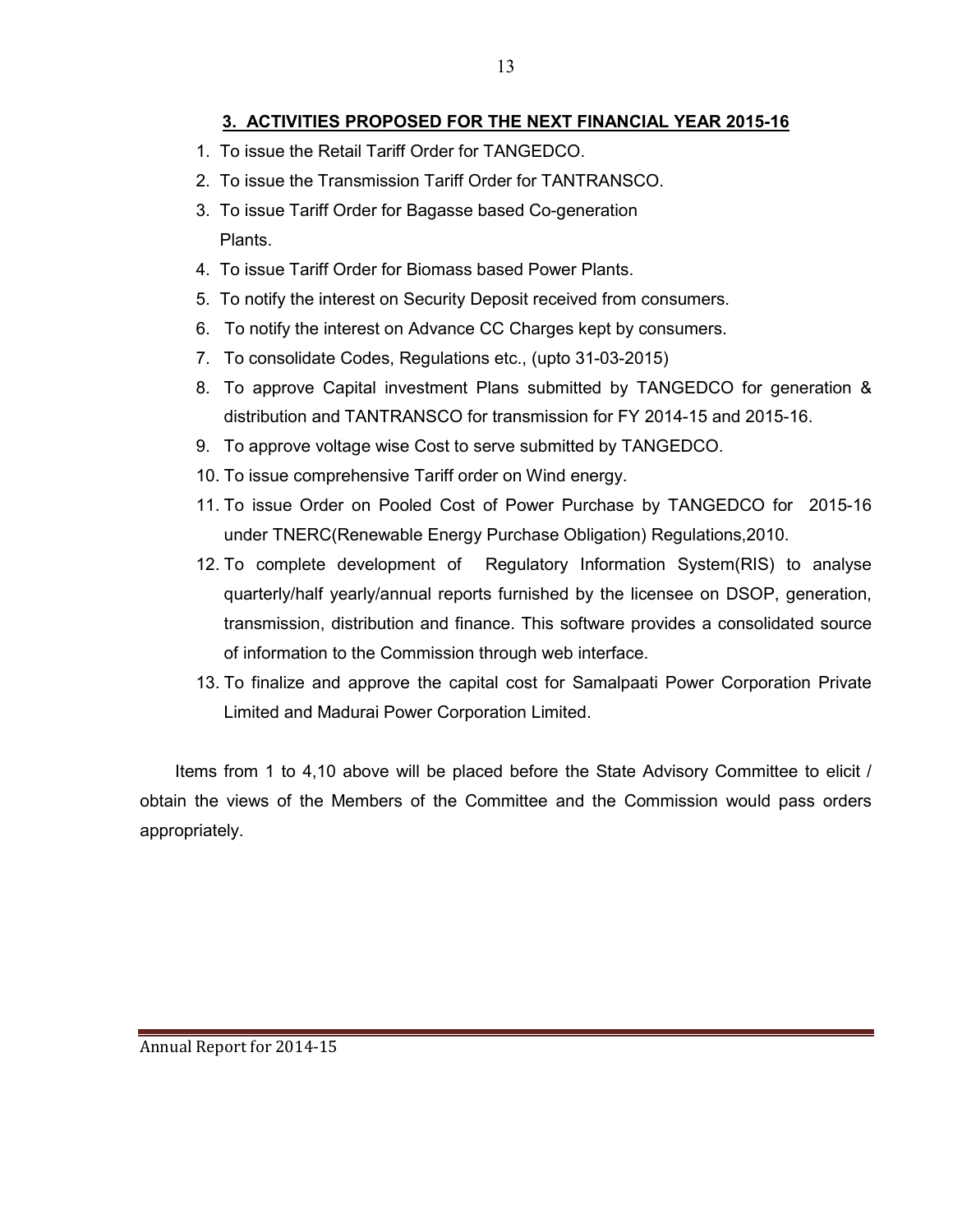## 4. PETITIONS RECEIVED

| SI.<br>No. | <b>Type of Petition</b>                           | Pending at the<br>beginning of<br>2014-15 | <b>Petitions</b><br>admitted | <b>Orders</b><br>passed | Pending<br>for<br><b>Orders</b> | Pending<br>as on<br>31-3-2015 |
|------------|---------------------------------------------------|-------------------------------------------|------------------------------|-------------------------|---------------------------------|-------------------------------|
| 1.         | <b>Dispute</b><br>Resolution<br>Petition          | 77                                        | 81                           | 9                       | 25                              | 124                           |
| 2.         | <b>Review Petition</b>                            |                                           | 6                            | 5                       |                                 |                               |
| 3.         | <b>Miscellaneous</b><br>Petition                  | 28                                        | 165                          | 17                      | 53                              | 123                           |
| 4.         | <b>Power Purchase</b><br><b>Approval Petition</b> | 15                                        | $\overline{2}$               | 8                       | 3                               | 6                             |
| 5.         | Suo-motu Petition                                 | 6                                         | 5                            |                         | 3                               | ⇁                             |
|            | <b>Total</b>                                      | 127                                       | 259                          | 40                      | 85                              | 261                           |

## 5. TRAINING AND SEMINARS

5.1 Forum of Regulators (FOR):-

In pursuance of the provision under section 166(2) of the Electricity Act, 2003, a Forum of Regulators (FOR) was constituted by the Government of India in February, 2005. The Forum is chaired by the Chairman of Central Electricity Regulatory Commission (CERC). The Chairpersons of all State Electricity Regulatory Commissions (SERCs) are its Members.

The functions of the Forum of Regulators are:-

- Analysis of the tariff orders and other orders of Central Commission and State Commissions and compilation of data arising out of the said orders, highlighting, especially for the efficient improvements of the utilities;
- Harmonization of regulation in power sector;
- Laying of standards of performance of licensees as required under the Electricity Act, 2003.
- Sharing of information among the members of the Forum on various issues of common interest and also of common approach;
- Undertaking research work in-house or through outsourcing on issues relevant to power sector regulation;
- Evolving measures for protection of interest of consumers and promotion of efficiency, economy and competition in power sector; and
- Such other functions as the Central Government may assign to it from time to time.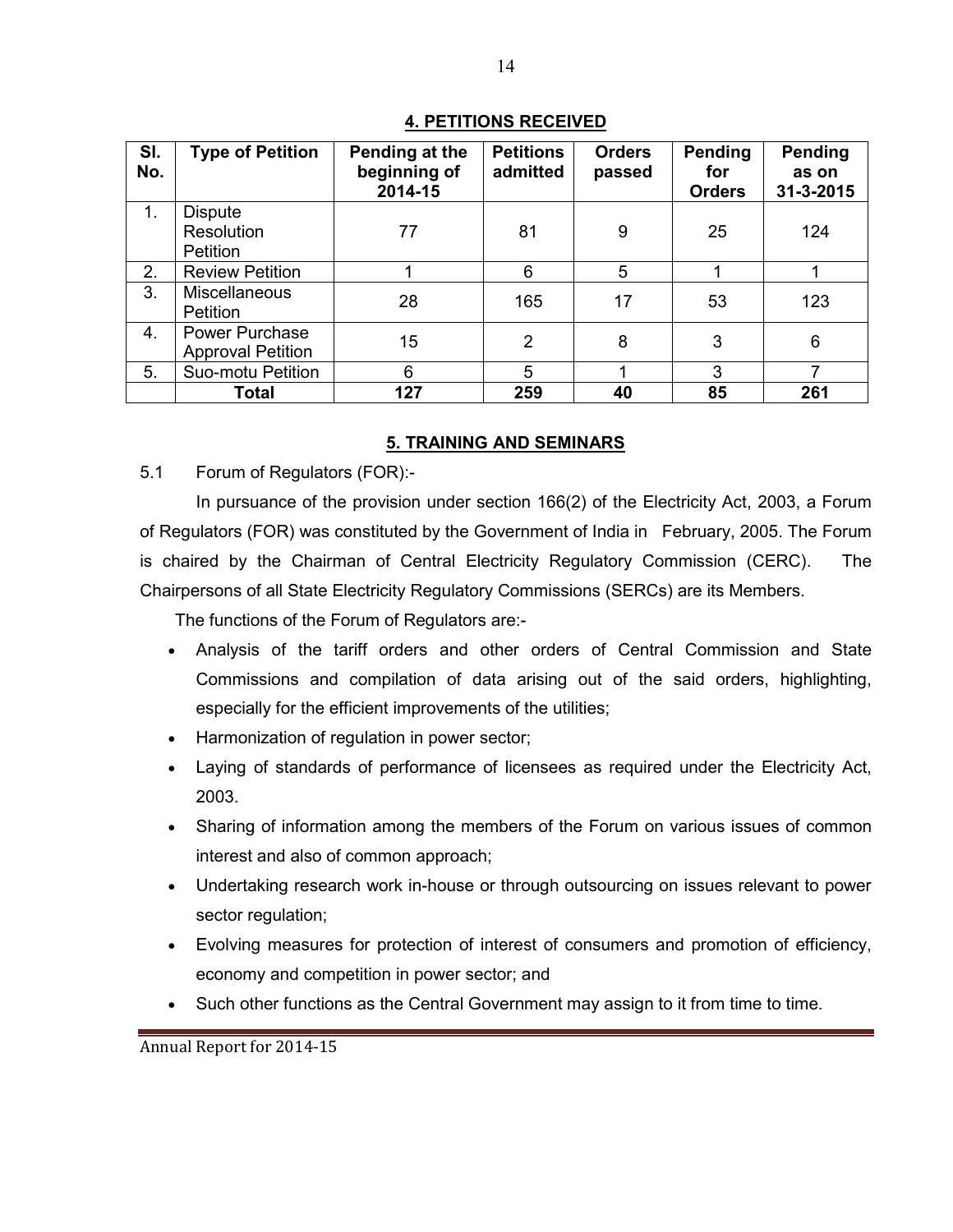- Proposed budget of FOR for the financial year 2014-15
- $\cdot \cdot$  Proposed studies and training programmes for the year 2014-15.
- Discussion on issues related to energy efficiency & DSM
- Enforcement of Renewable Purchase Obligation (RPO)
- Fuel Audit of Thermal Generating Plants
- Discussion on "The Need for Insulating the pricing of Public Utility Services like Drinking Water, Irrigation, Power and Public Transport from Policy fluctuations through statutory provisions"
- Study report on "Impact Assessment of Plan Assistance to "FOR" by MOP during 11<sup>th</sup> Plan Period".
- ❖ AT & C Loss studies for six States.
- Discussion / Follow up action on the recommendations of Standing Committee on Energy.

The 41<sup>st</sup> meeting of FOR was held on 27<sup>th</sup> June, 2014 at New Delhi. Thiru. S. Akshayakumar, Chairman of the Commission had attended the meeting. The following subjects were discussed in the meeting.

- $\div$  To consider and approve the Balance Sheet and the Audited Accounts of FOR for the year 2013-14.
- Discussion on "Grid Integration of Renewable Energy Sources"
- Discussion on "Draft Model Regulations on Smart Grid"
- Presentation on "Status of Implementation of "FOR" Model Regulations by various SERCs.
- Regulatory treatment on the Grant received from the Government under R-APDRP

The Special Meeting of Forum of Regulators (FOR) to discuss the interim report of the study commissioned by the Forum on "Review of REC Mechanism" was held on  $8<sup>th</sup>$  August 2014 in the conference hall of Central Electricity Regulatory Commission Office, New Delhi. Thiru. S. Akshayakumar, Chairman had attended the meeting.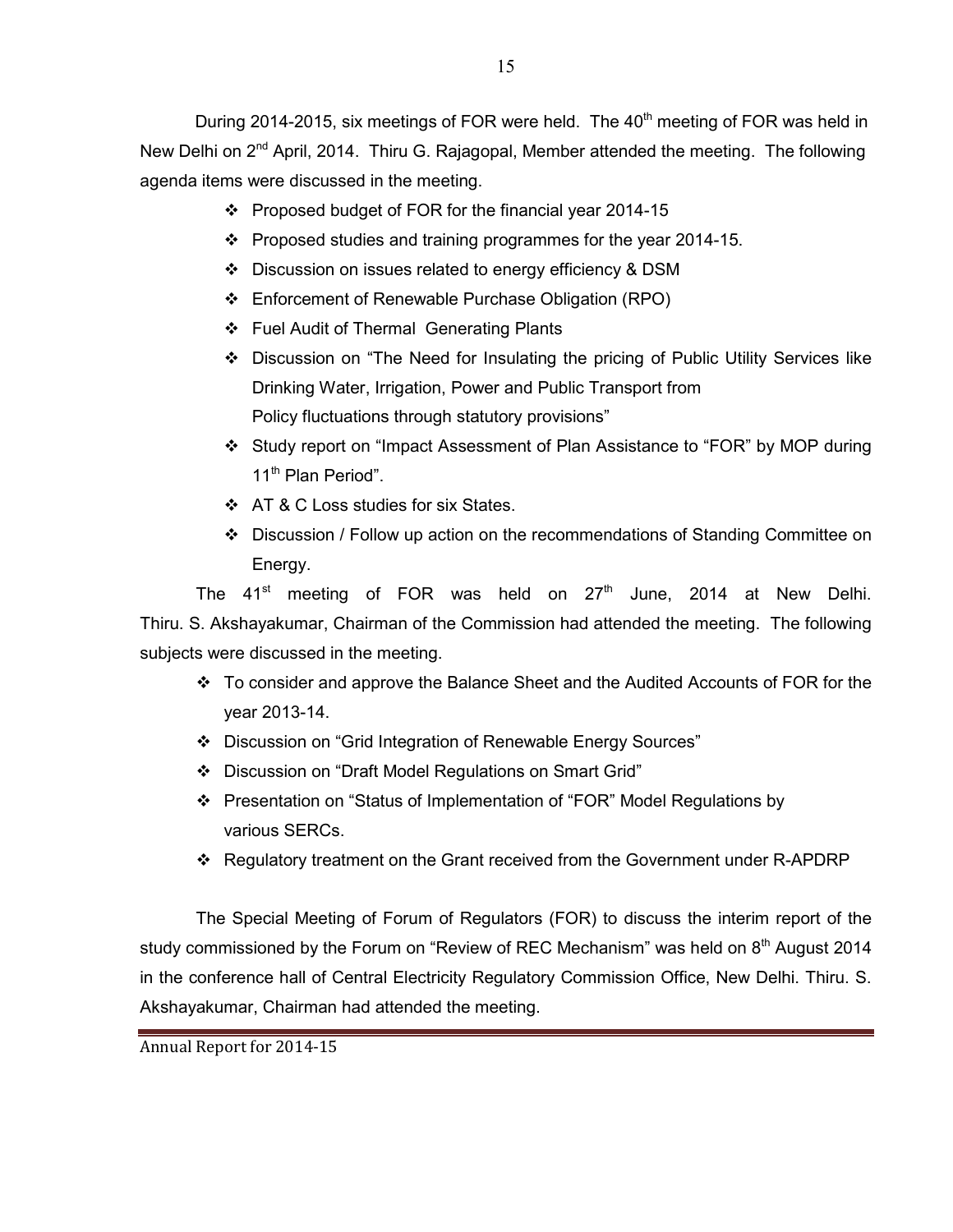The 42<sup>nd</sup> meeting of FOR was held on 27-8-2014 at New Delhi. Thiru S. Akshayakumar, Chairman attended the meeting. The following subject was discussed in the meeting.

 Discussion on the draft Interim Report on "Review of Renewable Energy Certificate (REC) Mechanism"

The  $43^{\text{rd}}$  meeting of FOR was held during  $16^{\text{th}} - 18^{\text{th}}$  October, 2014 at Mussoories (Uttarakhand). Thiru S. Akshayakumar, Chairman attended the meeting. The following subject was discussed in the meeting.

 To consider and discuss the report of the Working Group on "Power supply challenges and way forward".

The  $44<sup>th</sup>$  meeting of FOR was held on  $1<sup>st</sup>$  December, 2014 at New Delhi. Thiru S. Akshayakumar, Chairman attended the meeting. The following subjects were discussed in the meeting.

- \* To consider and discuss the report of the Working Group on "Power supply challenges and way forward".
- Presentation and discussion on "Outsourcing Model for implementation of DSM Programmes and State Energy Conservation Fund Capitalised through a Public / System Benefits change".
- Presentation and discussion on "Necessity of sharing customer Information of Electricity Utilities with Credit Information Companies – Best Practices in US and Applicability in Indian context".
- Presentation and discussion on "Regulated Tariff Vs. Competitive Tariff".
- Presentation and discussion on "Measures for Reduction of Technical and Commercial Losses in Distribution : Best practices in Punjab.

The 45<sup>th</sup> meeting of FOR was held during  $29^{th}$  – 31<sup>st</sup> January 2015 at Bengaluru (Karnataka). Thiru S. Akshayakumar, Chairman attended the meeting. The following subjects were discussed in the meeting:-

Annual Report for 2014-15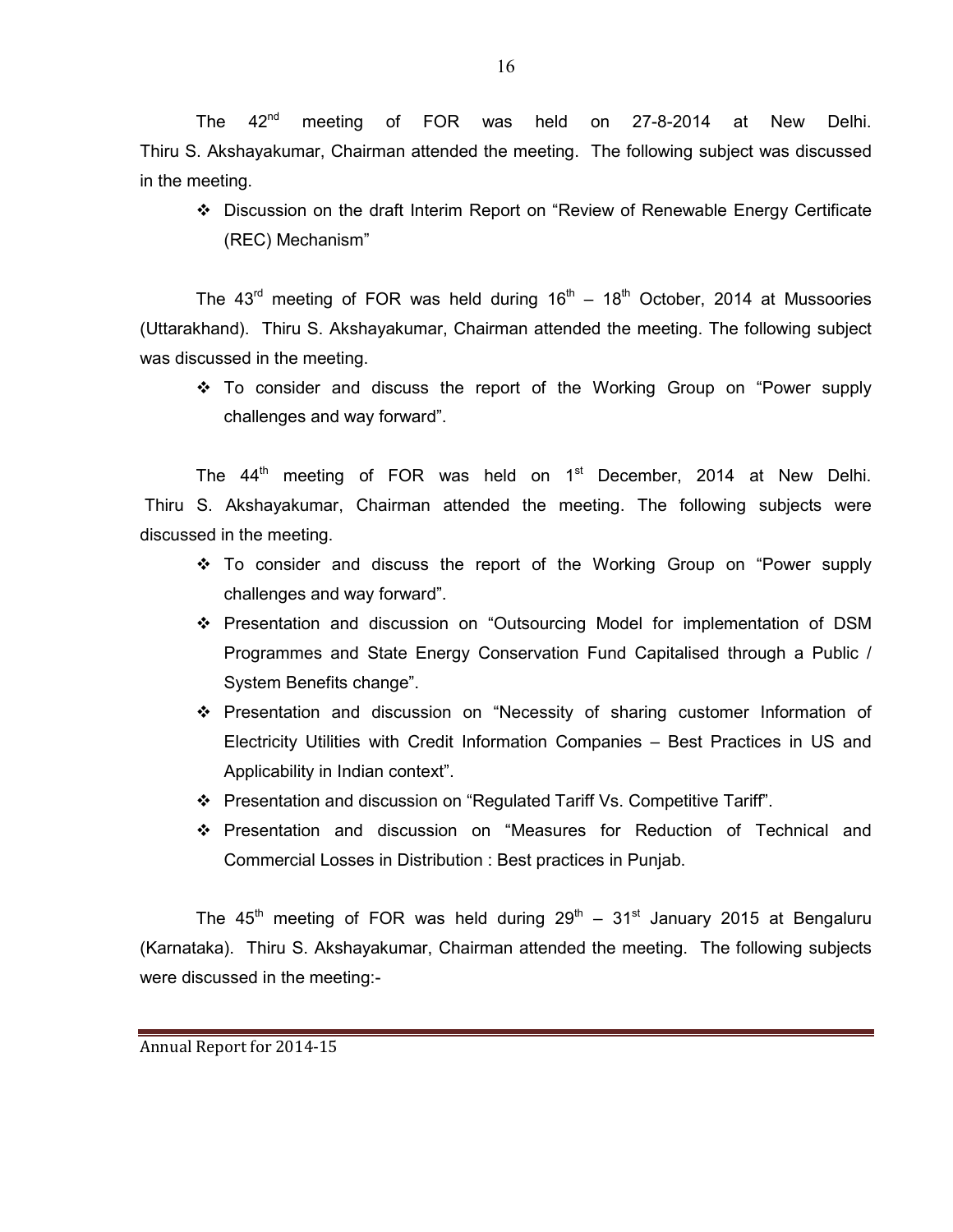- $\div$  Presentation on "Adoption of suitable model by the States to provide LED bulbs to each household – Roles and responsibilities of various stakeholders".
- Presentation on "Regulatory approaches and business models for Off-Grid Electrification".
- $\div$  Presentation on "DSM Programmes in US California and India : Activities to implement future plans".
- Presentation on "Consumer participation in Electricity Regulation: A study of Five States in India".

The  $46<sup>th</sup>$  meeting of FOR was held on 17<sup>th</sup> February, 2015 at New Delhi. Thiru S. Akshayakumar, Chairman attended the meeting. The following subject was discussed in the meeting:-

Discussion on "Proposed Amendments to the Electricity Act, 2003.

# 5.2 Forum of Indian Regulators (FOIR):-

A need was felt by the regulators for a common platform to discuss emerging issues in regulatory procedures and practices, to evolve common strategies to meet the challenges before Regulators in India and to share information and experiences. Accordingly a Forum of Indian Regulators (FOIR) was formally registered as a Society under the Societies Registration Act, with the Registrar of Societies in the National Capital Territory of Delhi on 4<sup>th</sup> February 2000. The Chairpersons and Members of all State Electricity Regulatory Commissions are Members of this Forum. The functions of this Forum are to :-

- > Promote transparency in the working of the regulatory bodies
- > Protect consumer interest and develop consumer advocacy organisations
- > Develop human and institutional capacities in regulatory bodies, utilities and other stake holders
- > Research the efficiency and effectiveness of independent regulations and matters incidental thereto.
- > Provide an information base on regulatory law and practice and regulatory economics.

17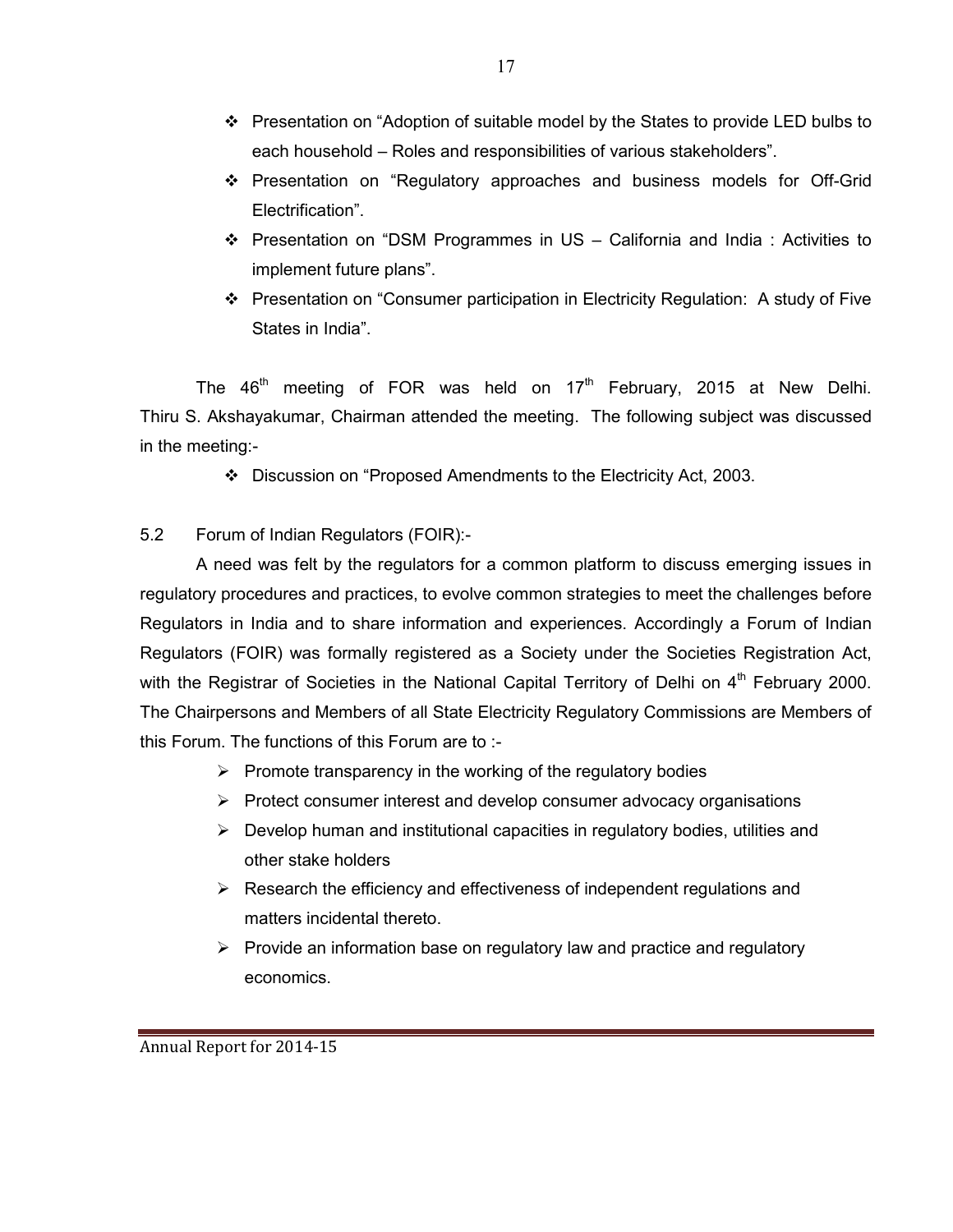5.3 Annual General Body Meeting of FOIR:-

14<sup>th</sup> Annual General Body Meeting of Forum of Indian Regulators (FOIR) have been held so far. During the year 2014-2015,  $15<sup>th</sup>$  Annual General Body Meeting of Forum of Indian Regulators (FOIR) was held on 26-6-2014 at New Delhi. Thiru. G. Rajagopal, Member attended the meeting and the following subjects were discussed.

- Reconstitution of the Governing Body for the Financial Year 2014-2015.
- Annual Accounts of FOIR for the Financial Year 2013-2014.
- Appointment of Auditors for the Financial Year 2014-2015 and fixing their remuneration.
- Budget of FOIR for the Financial Year 2014-2015.
- 5.4 Governing Body Meeting of FOIR:-

During the year 2014-2015, three Governing Body Meetings of Forum of Indian Regulators (FOIR) were held on 26-6-2014 (35<sup>th</sup> Meeting) at New Delhi, on 17-7-2014 (36<sup>th</sup> Meeting) at New Delhi and on 10-10-2014 ( $37<sup>th</sup>$  Meeting) at New Delhi. Thiru. G. Rajagopal, Member attended the  $35<sup>th</sup>$  Meeting of FOIR which were held along with the  $14<sup>th</sup>$  Annual General Body Meeting of the FOIR on 26.06.2014 and the following subjects were discussed.

- > Request of IPPAI for Membership of FOIR.
- > Non-receipt of Membership fee from Members of FOIR under the category of "Academic Institutions".
- > Discussion on the proposal of setting up of Regulations Research Institute.

The Members of the Commission have not attended the  $36<sup>th</sup>$  Meeting of FOIR and the following subject was discussed.

▶ Review of Rules and Regulations of "FOIR"

Thiru. S. Nagalsamy, Member attended the  $37<sup>th</sup>$  Meeting of FOIR and the following subjects were discussed.

- > Establishment of Regulatory Research Institute
- > Modification of Rules and Regulations of FOIR
- > Restructuring of Governing Body of FOIR
- > Expansion of Membership base of FOIR
- Status of Membership of ASCI and TERI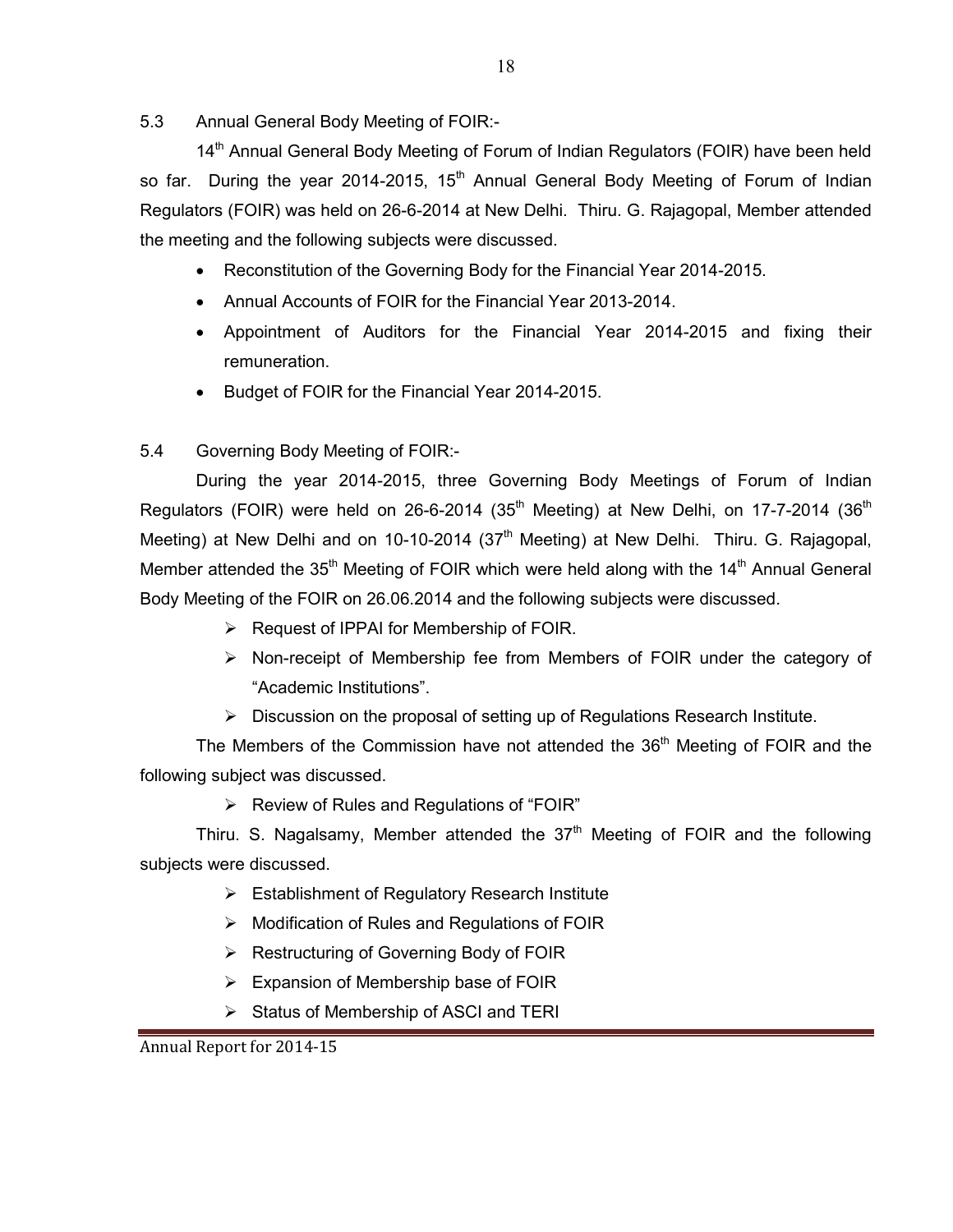5.5 Southern Electricity Regulators Forum (SERF):-

The Electricity Regulators in the Southern region, comprising Tamil Nadu, Andhra Pradesh, Kerala and Karnataka meet under the banner of SERF to discuss region-specific issues. The meetings are sponsored by the four Commissions by rotation. The Southern Electricity Regulators Forum was registered as a Society at Bangalore on 15-2-2008. Thirteen Meetings of Southern Electricity Regulators Forum (SERF) have been held so far. During the year 2014-2015, one meeting was held on 28<sup>th</sup> February, 2015 at Ooty (Tamil Nadu). Chairman and Members of SERF have attended the meeting and the following subjects were discussed;

- Suo Motu Tariff Determination Procedural aspects, opportunities and challenges
- Fixing of common RPO / SPO to all the States
- Issues related to non-compliance of RPO
- Issues related to Net Metering for SPV generators
- The Electricity (Amendment) Bill, 2014
- Issues related to metering of unmetered services and determination of line losses

5.6 South Asia Forum of Infrastructure Regulation (SAFIR):-

 SAFIR was constituted in May 1999 with headquarters at New Delhi with support from the World Bank and PPIAF (Public-Private Infrastructure Advisory Facility) functioning under the umbrella of the International Forum for Utility Regulation (IFUR). SAFIR's initiatives are guided by a Steering Committee of experienced Regulators from the South Asian region covering India, Pakistan, Sri Lanka, Bangladesh, Bhutan and Nepal and is designed to assist in the building of Regulatory capacity in the electricity and other utility sectors. The objectives of SAFIR are as detailed below:-

- > Provide a platform for experience sharing among the Regulators of the region
- > Build regulatory decision-making and response capacity in South Asia.
- $\blacktriangleright$ Facilitate the Regulatory process
- > Conduct training programmes to serve regulatory agencies and other stakeholders.
- $\blacktriangleright$ Spur research on Regulatory issues.
- $\blacktriangleright$  Provide a databank of information relating to regulatory reform processes and experiences.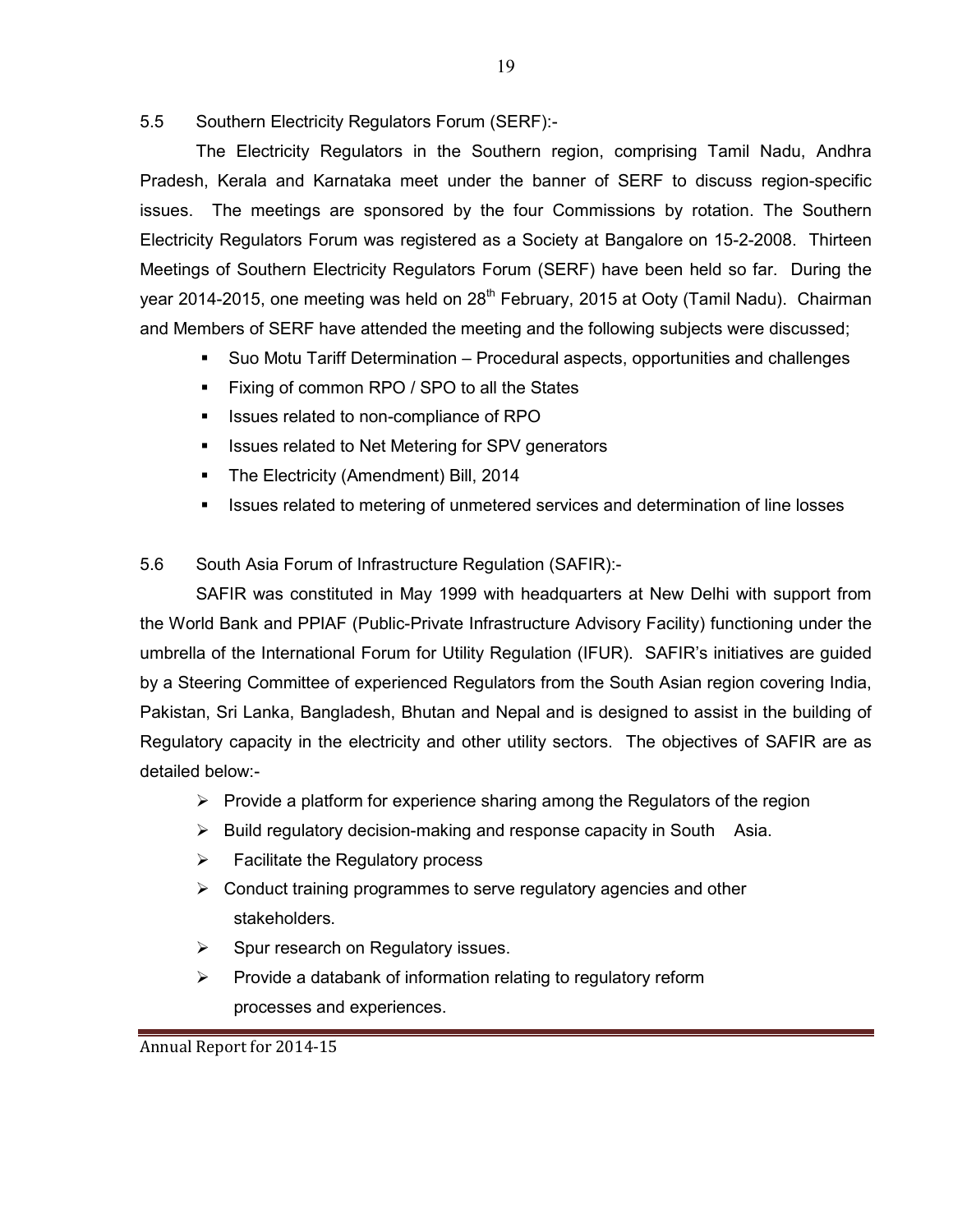The Tamil Nadu Electricity Regulatory Commission is a Member of SAFIR. Twenty one Steering Committee Meetings of South Asia Forum for Infrastructure Regulation (SAFIR) have been held so far. During the year 2014-2015, one Steering Committee Meeting was held at Thimpu (Bhutan) from  $25<sup>th</sup>$  to  $27<sup>th</sup>$  March, 2015. Thiru. S. Akshayakumar, Chairman had attended the above Steering Committee Meeting of SAFIR.

5.7 Trainings attended by officers of the Commission:-

In order to acquaint with the emerging technology and regulatory practices, the officers of the Commission were deputed to attend training and seminars on the following topics / issues;

- > Training programme on "Grid Connected Rooftop Solar PV System in the context of Green Buildings" organized by TERI held on  $16<sup>th</sup> - 17<sup>th</sup>$  July, 2014 at Haryana. Thiru. S. Nagalsamy, Member had participated in the above training.
- $> 7<sup>th</sup>$  Capacity Building / Training Programme from 28<sup>th</sup> to 30<sup>th</sup> January, 2015 at IIT (Kanpur) and  $8<sup>th</sup>$  Capacity building / Training programme at Singapore for classroom training / field visits during  $17<sup>th</sup> - 21<sup>st</sup>$  February, 2015 was attended by Thiru E. Pugazhenthi, Assistant Director (Computer).

## 6. REGULATIONS

 Consequent to the enactment of Electricity Act 2003 (Central Act 36 of 2003), varous Regulations/Codes have been issued by the Commission as stipulated in the Act. The following amendments to the Codes/Regulations were notified during the period from 1.4.2014 to 31.3.2015.

| SI.No.           | Code/Amend.No. | Name of the Regulation                                                                                                                                                                                                      | Notified on |
|------------------|----------------|-----------------------------------------------------------------------------------------------------------------------------------------------------------------------------------------------------------------------------|-------------|
|                  | TR 5/2-12      | Amendment to regulations 1(6), 12, 15(2), 16,<br>20(3), 24A, 25(2) (3) (4) (5) (6) (7) & (8), 29,<br>30, 31, 62(1) (2) & (3), 71(2), 83 of TNERC's<br>Terms and Conditions for Determination of<br>Tariff Regulations, 2005 | 09.04.2014  |
| $\overline{2}$ . | SC 7/35        | Amendment to Regulation 22 of TNE Supply<br>code.                                                                                                                                                                           | 25.06.2014  |
| $\overline{3}$ . | SC 7/36        | Amendment to Regulations 4,5,7,15 & 27 of<br><b>TNE Supply Code</b>                                                                                                                                                         | 06.08.2014  |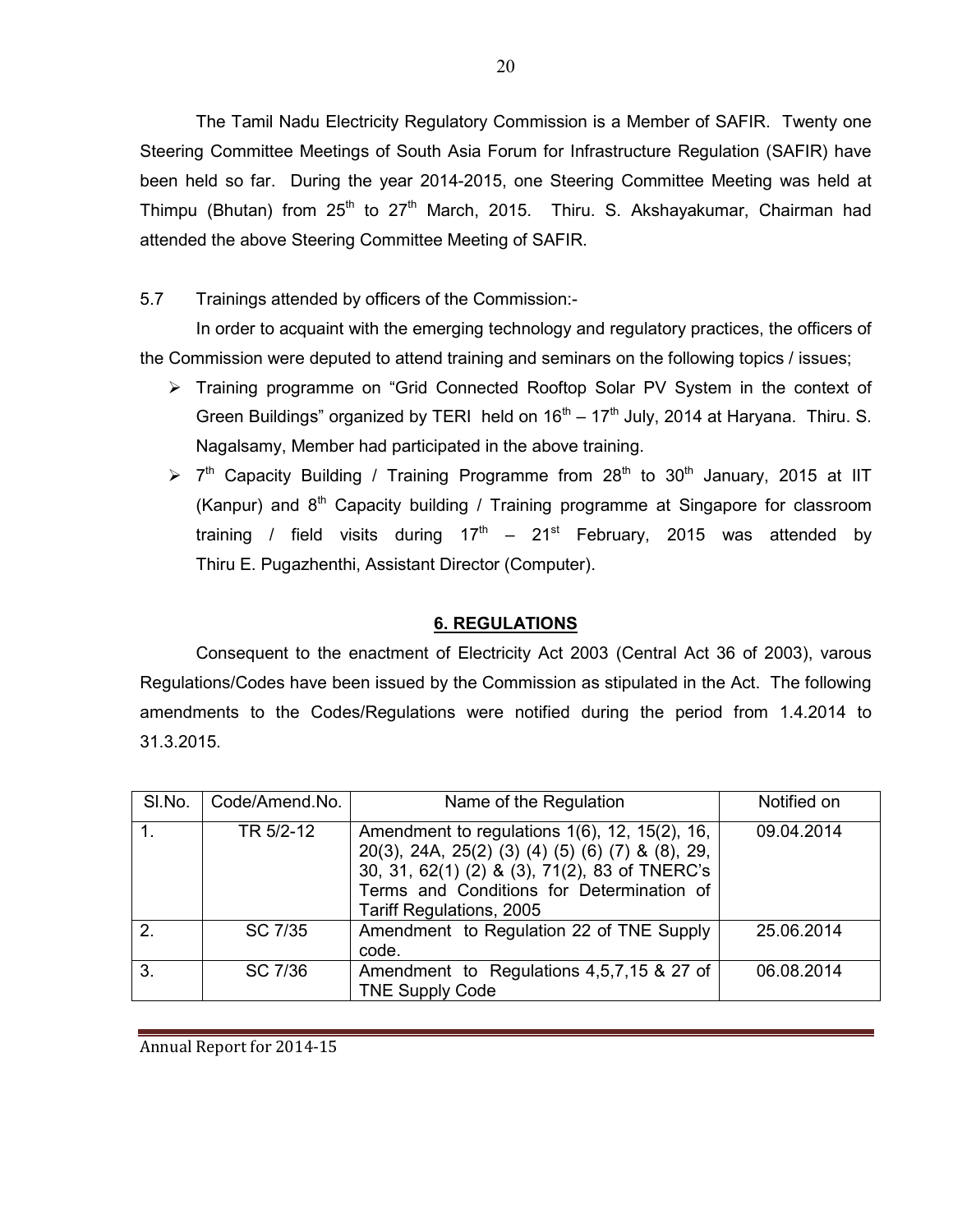| 4.             | DC 8/19                 | Amendment to Regulations 27,31,37 & 51 of<br><b>TNE Distribution Code</b>                                                               | 06.08.2014 |  |  |
|----------------|-------------------------|-----------------------------------------------------------------------------------------------------------------------------------------|------------|--|--|
| 5.             | DC 8/20                 | Amendment to Regulation 39 of TNE<br><b>Distribution Code</b>                                                                           | 15.10.2014 |  |  |
| 6.             | DC 8/21                 | Regulation 27 of TNE<br>Amendment to<br><b>Distribution Code</b>                                                                        | 03.12.2014 |  |  |
| 7 <sub>1</sub> | DC8/22                  | Regulation 8 of TNE<br>Amendment<br>to<br>Distribution Code                                                                             | 25.02.2015 |  |  |
| 8.             | CGRF&EO 6/9             | Amendment to Regulation 22 of regulations<br>09.07.2014<br>for Consumer Grievance Redressal Forum<br>and Electricity Ombudsman          |            |  |  |
| 9.             | <b>CGRF&amp;EO 6/10</b> | Amendment to Regulations 7, 17 & 22 of<br>22.10.2014<br>regulations for Consumer Grievance<br>Redressal Forum and Electricity Ombudsman |            |  |  |
| 10.            | F&F 4/2-8               | Amendment to Regulation 6&9 of TNERC<br>Fees and Fines Regulations.                                                                     | 04.06.2014 |  |  |

### 6.1 Tariff Regulations:

Amendment No.TR/5/2-11 dated 13-03-2014 was issued with effect from 09.04.2014 amending various clauses of TNERC's Terms and Conditions for Determination of Tariff Regulations, 2005 1(6), 12, 15(2), 16, 20(3), 24A, 25(2) (3) (4) (5) (6) (7) & (8), 29, 30, 31, 62(1) (2) & (3), 71(2), 83 and annexures relating to Depreciation Schedule, Business Plan, O & M, Revenue/charges during trial stage, etc.,

6.2 Amendment to Supply code No.SC/7/35 dated 03-06-2014 with effect from 25-6-2014:

 Amended Regulation 22- "Restoration of supply of electricity", Omitted 22(4), 22(5) and 22(6) issued -

- (i) The Licensee shall restore the disconnected service before issue of termination of Agreement Notice and also during the notice period for termination of agreement on recovery of all the arrears / charges due from the consumer till the date of restoration.
- (ii) When a service connection remains disconnected for more than six months for non-payment of electricity charges, if the consumer comes forward within the period mentioned to pay the actual dues and agrees to remit the charges in clause (ii) below, the official authorised by the Licensee may grant extension of time beyond the notice period and revoke the termination of agreement provided that the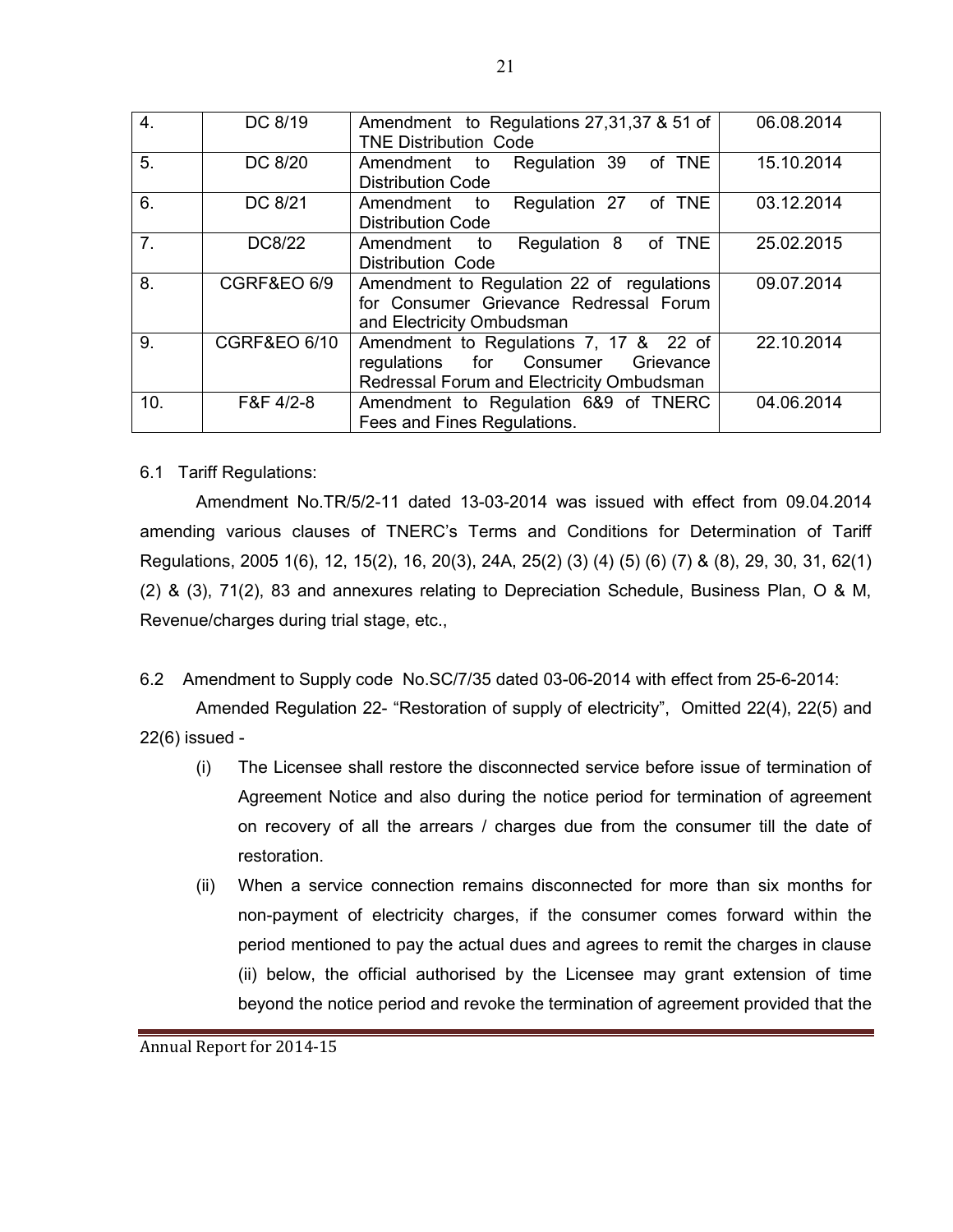lines feeding the service connection have not been dismantled, so as to facilitate reconnection of the disconnected service. ..............

6.3 Amendment to Regulations 4,5,7,15 & 27 of Tamil Nadu Electricity Supply Code-

 Amendments to regulations 4,5,7,15 & 27 of the Tamil Nadu Electricity Supply Code were issued based on the suggestions of the Code Review Panel. The amendments specified the various non tariff related charges to be recovered by the licensee, charges to be collected for shifting of service connection, structures, lines, equipments etc., list of cases where registration charges are payable, to ensure installation of appropriate meters in LT/HT services, charges for restoration of cheque payment facility and the representatives to be appointed in the Code Review Panel.

6.4. Amendment to Regulations 27, 31, 37 & 51 of Tamil Nadu Electricity Distribution Code-

 Amendments to regulations 27, 31, 37 & 51 of the Tamil Nadu Electricity Distribution Code were issued based on the recommendations of the Code Review Panel.

 The amendment to sub-regulation 14 of regulation 27 curtails misuse of supply. By the amendment to regulation 31(3), the intending consumer who failed to avail supply within the stipulated period has to forfeit security deposit and development charges. Amendment to regulation 37 specifies charges to be collected for shifting of service connections, structures, lines, equipments. Regulation 51 of Distribution code has been amended so that all consumer sectors have a representation covering the entire State.

6.5 Amendment to Regulation 39 of Tamil Nadu Electricity Distribution Code-

 An amendment was issued to sub-regulation (2) of regulation 39 to denote a correction with regard to billing cycle period.

6.6 Amendment to Regulation 27 of Tamil Nadu Electricity Distribution Code-

 Amendment to sub-regulation (3) was issued to make clear the forms meant for each category of service connections. Amendment issued to sub-regulation (4) of regulation 27 defined 'valid proof' of occupancy to be followed while effecting service connections to an intending consumer who is not the owner of the premises. Sub-regulations (6) & (7) with regard to provision of way leave for effecting service connection have been omitted in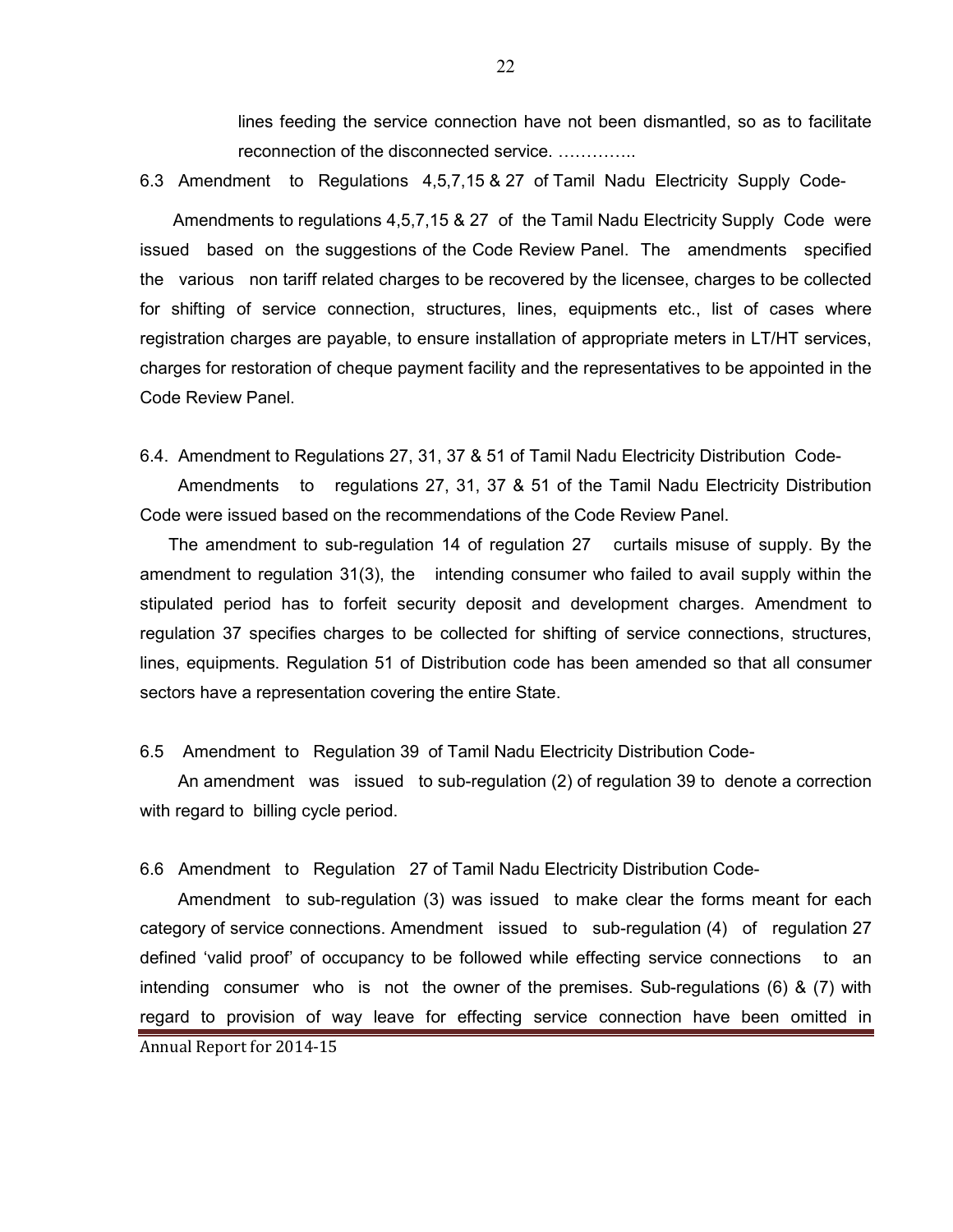consistency with the provisions of the Electricity Act,2003. Amendment to sub-regulation (12) of regulation 27 insists on production of a No Objection Certificate from the concerned officer of the Government of Tamil Nadu for effecting service connection in a poromboke land. The amendment also defines the expression occurring in the explanation to section 43(1) of the Act. The application forms have also been amended specifying the documents to be enclosed.

6.7 Amendment to Regulation 8 of the Tamil Nadu Electricity Distribution Code-

 The amendment to regulation 8 of the Tamil Nadu Electricity Distribution Code provided for connection of Distribution system generators through a separate feeder.

6.8 Amendment to Regulation 22 of the Regulations for Consumer Grievance Redressal Forum and Electricity Ombudsman-

 The amendment empowers the Electricity Ombudsman to review his orders as there always exists a possibility that the order could be made under a mistake of fact, ignorance of material fact or an error apparent on the face of record and therefore a review could prove beneficial to consumers.

6.9 Amendment to Regulations 7,17 & 22 of the Regulations for Consumer Grievance Redressal Forum and Electricity Ombudsman-

 Amendment to sub-regulation 2 of regulation 7 was issued to reduce the duration of sending the acknowledgement for receipt of consumer grievance, from 7 to 5 days, by the Forum. Subregulation (5) of regulation 7 was amended so that the licensee furnishes the para wise remarks on the grievance to the Forum and the complainant. Sub-regulation (7) of regulation was amended such that the duration to complete enquiry was fixed to within a maximum period of 50 days instead of two months. A sub-regulation (12) was introduced enabling the Chairman of the Forum to pass interim orders after hearing both sides subject to issue of final order by the Forum except in the case of payment of current consumption charges wherein the interim relief was not to be provided until the complainant deposits the amount specified in clause (a) or (b) under the proviso to sub-section (1) of section 56 of the Act.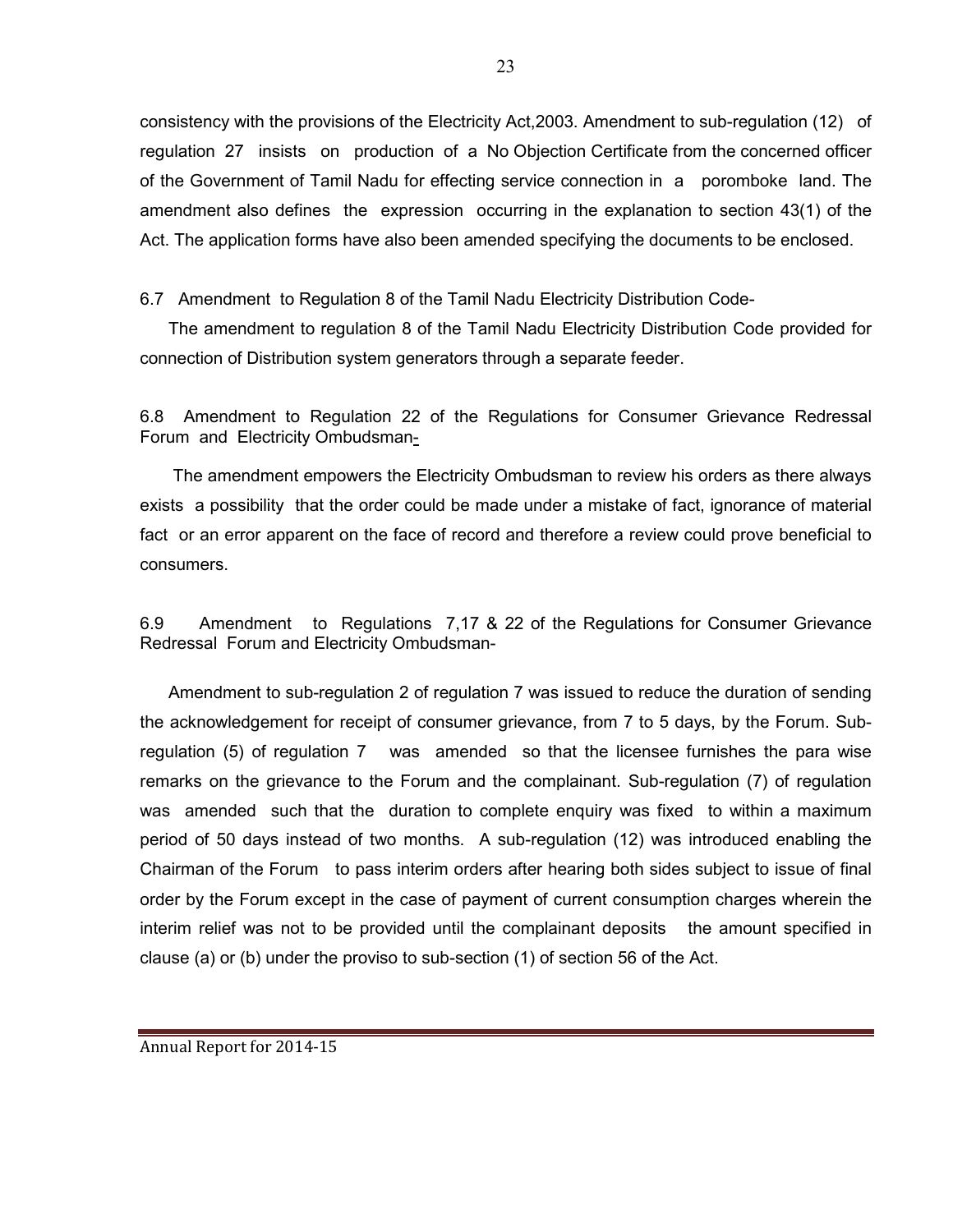The period of two months specified in clause (a) in sub-regulation (4) of regulation 17 indicating the disposal period by the Forum was amended to 50 days in accordance to the amendment issued to sub-regulation (7) of regulation 7.

 A sub-regulation (7) was added to regulation 22 providing for action under section 142 of the Act for non compliance of the orders of the Forum or the Electricity Ombudsman.

## 7. FINANCE AND AUDIT

In accordance with section 104 of the Electricity Act, 2003, the Government have notified the format for preparation of Annual Statement of Accounts of the Commission vide G.O.Ms.No.50 Energy (A1) Department dated 13-06-2006. Accordingly, the Commission prepares the annual statement of accounts, gets it audited by the Accountant General and places it before the Legislative Assembly.

The Commission receives Grants-in-Aid from Government of Tamil Nadu for meeting its expenditure. A sum of Rs.484.75 lakhs was provided in the Budget Estimate (BE) for 2014-15 to meet the expenses of the Commission.

The revenue of the Commission by way of fees and fines and other miscellaneous receipts during the year are as follows:-

| SI.No.         | <b>Particulars</b>                   | <b>Amount collected during</b><br>the period from<br>1-4-2014 to 31-3-2015 |
|----------------|--------------------------------------|----------------------------------------------------------------------------|
| 1              | <b>Agreement Approval Fee</b>        | 571250.00                                                                  |
| $\overline{2}$ | Annual Licence Fee - Distribution    | 12528200.00                                                                |
| 3              | Annual Licence Fee - Trading         | 250000.00                                                                  |
| 4              | Annual Licence Fee - Transmission    | 10268000.00                                                                |
| 5              | Filing fee collection                | 24665323.07                                                                |
| 6              | <b>Right to Information Fee</b>      | 526.00                                                                     |
| 7              | Sale of old Newspapers               | 2286.00                                                                    |
| 8              | Sale of Office publications          | 3957.00                                                                    |
| 9              | Annual Licence fee due for 2010-2011 | 1020485.00                                                                 |
| 10             | Interest on loans & advances         | 785.00                                                                     |
|                | Total                                | 49310812.07                                                                |

The amount collected by way of fees and fines are remitted into the Public Deposit (PD) Account at the close of the financial year.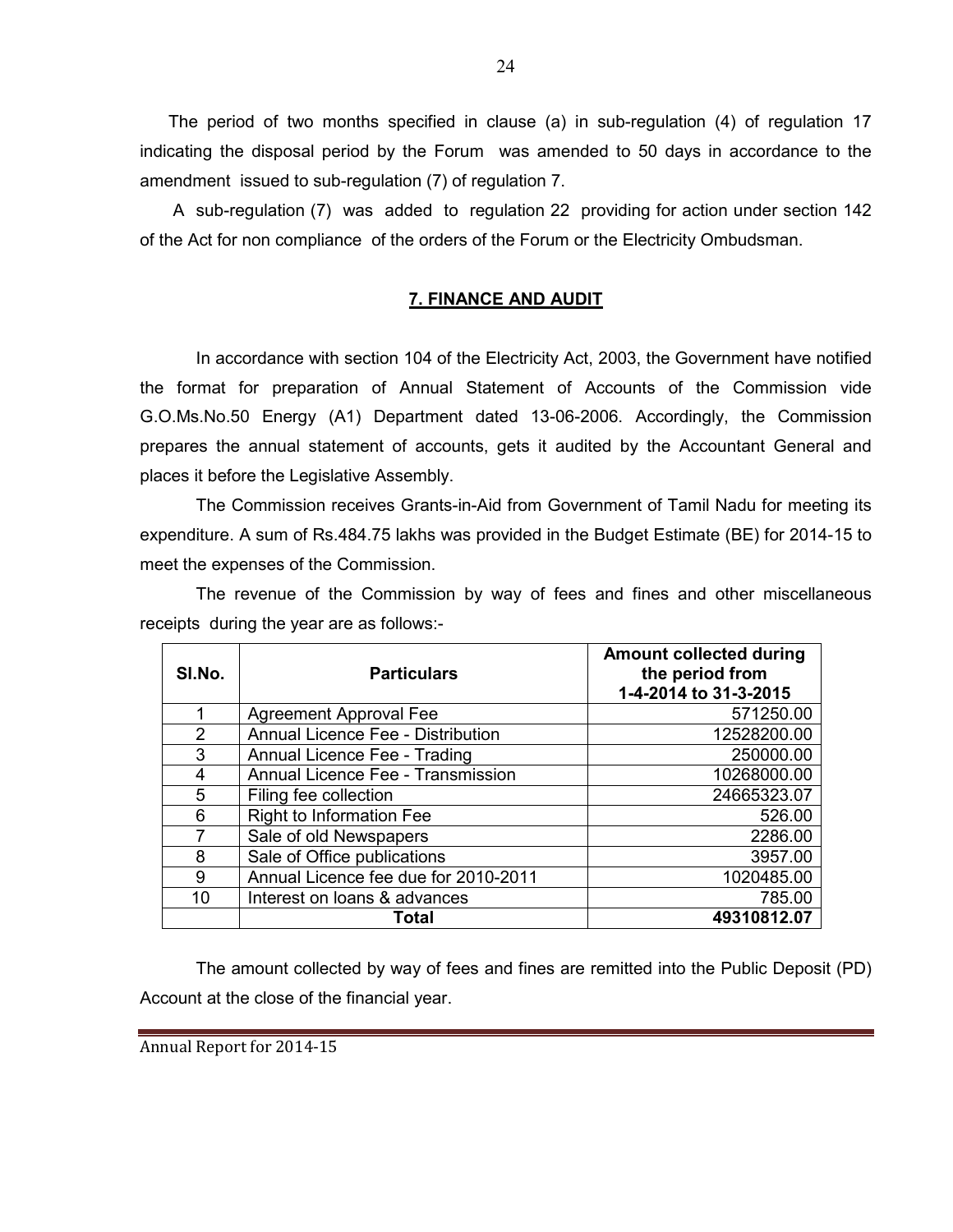As per section 180 (2) (g) read with section 103 (3) of the Electricity Act, 2003, the Government of Tamil Nadu have notified the Tamil Nadu Electricity Regulatory Commission Fund Rules 2007 and the funds are being operated through "Tamil Nadu Electricity Regulatory Commission Fund" in a public deposit account.

#### 8, TAMIL NADU ELECTRICITY OMBUDSMAN

8.1 Preamble:-

The Tamil Nadu Electricity Regulatory Commission framed regulations for Consumer Grievance Redressal Forum and Electricity Ombudsman vide notification No. TNERC/CGR & EO/6/1 dated 8-1-2004 and the same was gazetted in the Tamil Nadu Government Gazettee vide Part VI-Section 2 Supplement dated 18-2-2004.

 The Tamil Nadu Electricity Board, being the distribution licensee has established Consumer Grievance Redressal Forums in accordance with Section 42(5) of the Electricity Act 2003 and the regulations referred to in paragraph 1 above.

As per Section 42(6) of the said Act, any consumer who is aggrieved by non-redressal of his grievances under section 42(5) , may make a representation for the redressal of his grievance to an authority to be known as Ombudsman to be appointed / designated by the State Commission. As per Sec. 42(7) of the said Act, the Ombudsman shall settle the grievances of the electricity consumers within such time and in such manner as may be specified by the Commission. The Tamil Nadu Electricity Regulatory Commission has established the office of the Electricity Ombudsman and it has been functioning since 3.6.2005. The office of the Electricity Ombudsman is functioning in the premises of the Commission for the present and a web site named www. tneo.gov.in disseminates information to the public about the proceedings before the Ombudsman.

As on 1.4.2014, 24 nos. of previous petitions were pending and 101 petitions, were admitted during 2014-15. Out of 125 petitions, 93 petitions have been disposed and 32 appeal petition are pending as on 31.3.2015. A review petition was also received during March 2015 and is pending to be disposed. The copies of the orders passed by the Ombudsman in respect of each case disposed have also been marked to Hon'ble TNERC for information.

98 Petitioners have filed their petition directly to Electricity Ombudsman without filing any petition before the respective CGRF. They were advised to approach the CGRF and then file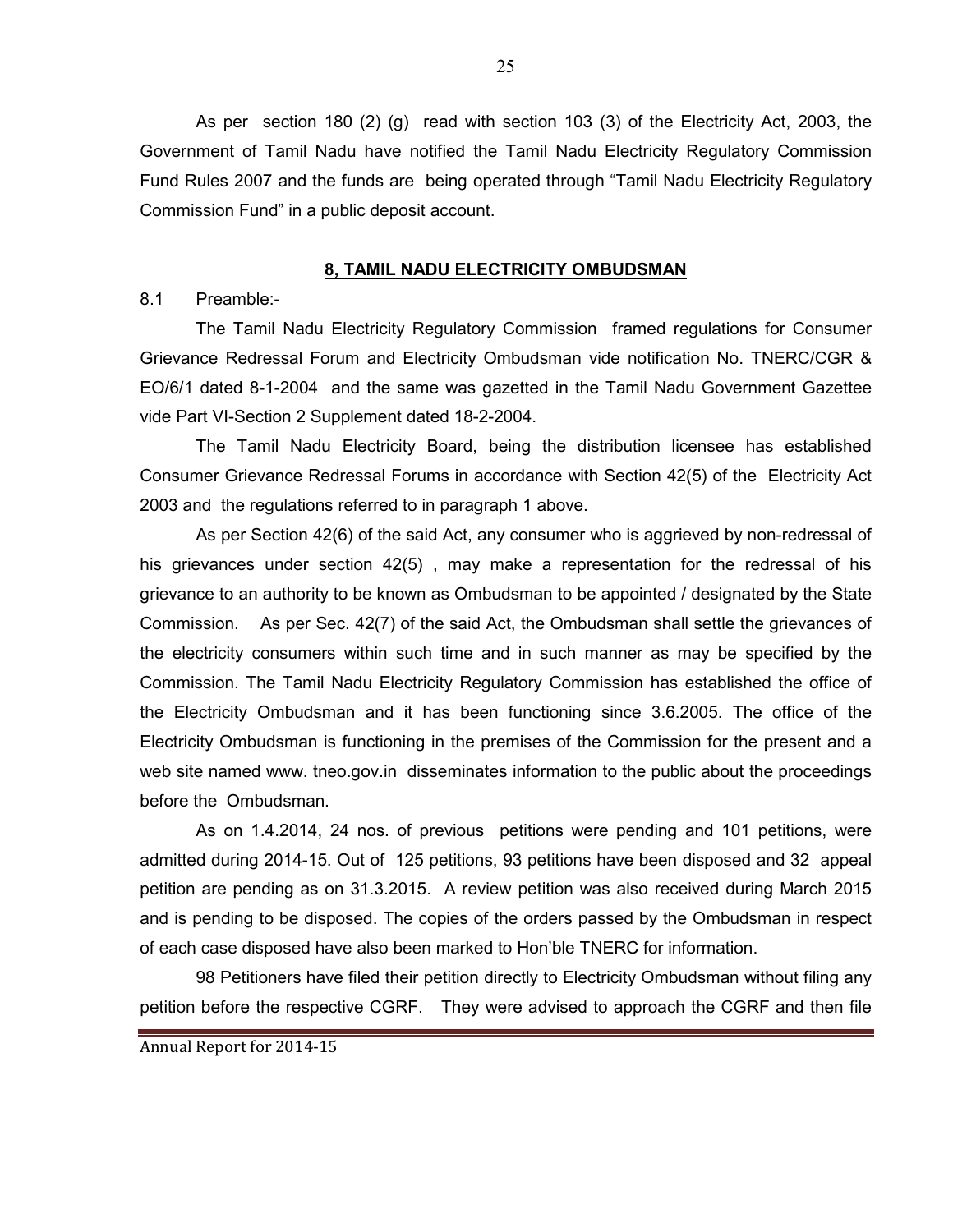an appeal petition before the Electricity Ombudsman if they are not satisfied with the order of CGRF. Certain other petitions received were also forwarded to the licensee for taking necessary action . The licensee was also directed to intimate the action taken on the petition filed to the respective consumers.

On an analysis of the appeal petition, disposed it is noted that a considerable number of petitions are filed for refund of the audit short fall amount claimed by the licensee due to defect in the meter. This type of issues could be avoided if the licensee take action to replace the defective meter then and there.

In order to share the knowledge and experience with the CGRF members, interaction sessions were conducted as detailed below :

| SI.<br><b>No</b> | <b>Region</b>                         | <b>Date</b> | <b>Place</b> |
|------------------|---------------------------------------|-------------|--------------|
|                  | Coimbatore Region & Erode Region      | 13.5.2014   | Coimbatore   |
| (ii)             | Chennai Region/North                  | 27.5.2014   | Chennai      |
|                  | Chennai Region/South & Vellore Region |             |              |
| (iii)            | Madurai & Tirunelveli Regions         | 19.6.2014   | Madurai      |
| (iv)             | Trichy & Villupuram Regions           | 20.6.2014   | Trichy       |

# 8.2 Report of Ombudsman on Standards of Performance of the present licensee, TANGEDCO.

 Compensation has been levied on the licensee in the following cases for non compliance of the standards of performance regulation. Barring the above the standards of performance on the part of TNEB for the period from 1.4.2014 to 31.3.2015 is found to be satisfactory.

| SI.<br><b>No</b> | <b>Name of the Appellant</b><br>Compensation | Reason                                     | <b>Amount of</b><br>compensation |
|------------------|----------------------------------------------|--------------------------------------------|----------------------------------|
|                  | V.Murugan<br>A.P.No.8 of 2014                | For not responding to consumer<br>petition | Rs.250/-                         |
|                  | S.Paveshkannan<br>A.P.No.90 of 2013          | For not changing the defective<br>meter    | Rs.1000/-                        |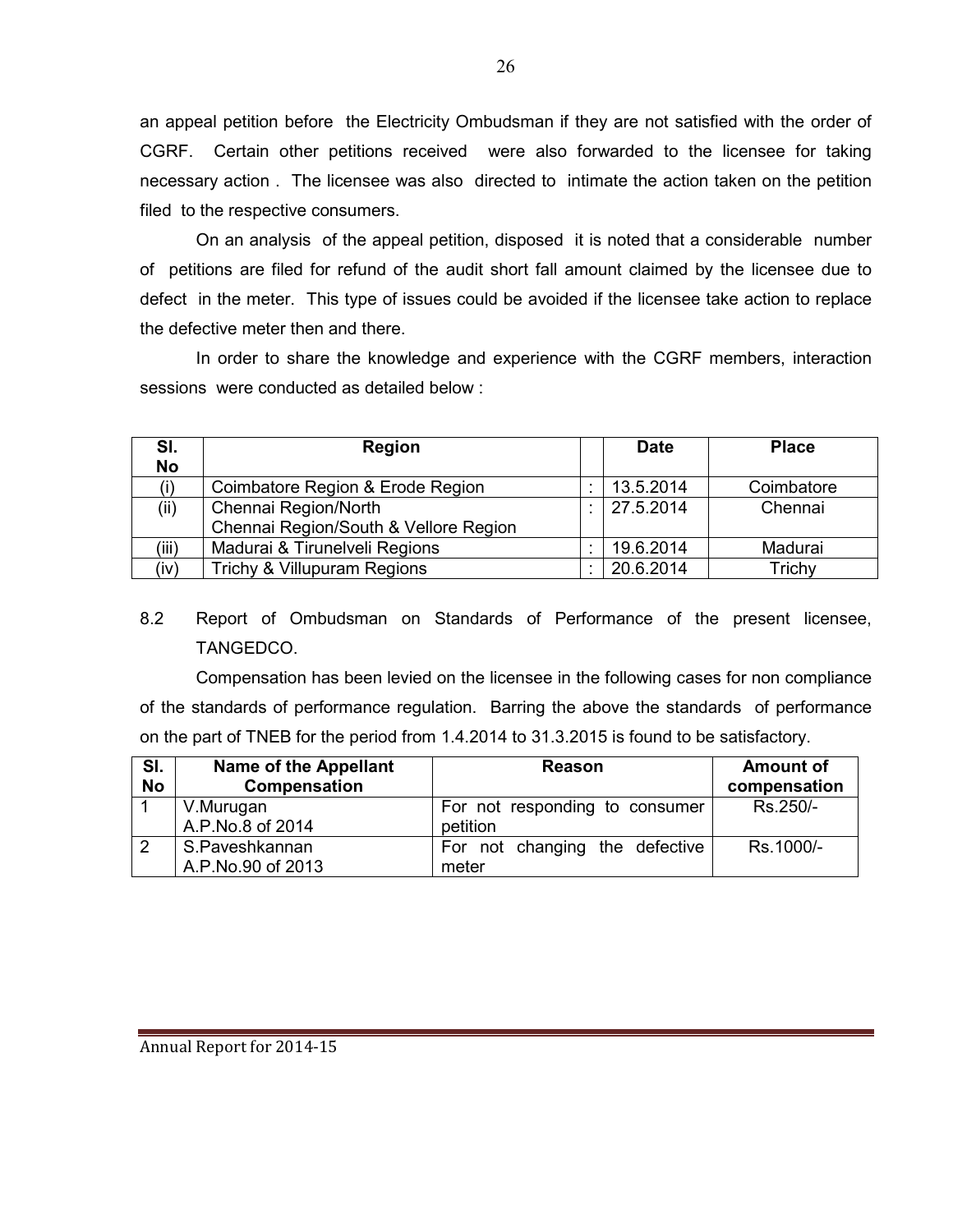#### 9. MISCELLANEOUS

9.1 Replies to petitions under RTI Act, 2005:-

 Thiru.V.Prabukumar, Public Relations Officer of the Commission has been nominated as the Public Information Officer under RTI Act, 2005. The Secretary of the Commission, Thiru.S.Gunasekaran has been notified as the Appellate Authority. During 2014-2015, 79 petitions were disposed of.

#### 9.2 Others:-

 The Tamil Nadu Electricity Regulatory Commission is functioning in a rented building owned by Tamil Nadu Industrial Development Corporation Limited located at No. 19-A, Rukmini Lakshmipathy Salai Egmore, Chennai - 600 008, in second floor, with a total area of 6450 sq.ft. The Government in G.O. (Ms) No. 60, Revenue LD 5(2) department, dt: 10-2-2014 have issued orders alienating an extent of 8 grounds and 0030 sq.ft. of land in R.S. No.1128/2 part of Mylapore Village to Tamil Nadu Electricity Regulatory Commission for construction of office building free of land cost. This land was taken over possession by the Commission on 5-3-2014. Further, the Government in G.O. (Ms) No. 58, Energy (D1) department dated 13-8- 2014 have alienated an extent of 0270 Sq.ft. of land in R.S. No.1128/4 part of Mylapore village also for construction of office building of the Commission free of land cost. This land was taken over possession by the Commission on 14-11-2014. The alienated land in R.S. No.1128/2 part and R.S. No. 1128/4 part of Mylapore village in all measuring 8 grounds and 0300 Sq.ft. has 195 feet frontage abutting Dr. Radhakrishnan Salai. Prior to alienation of the above said lands to Tamil Nadu Electricity Regulatory Commission, these lands formed part of Mylapore 230 KV sub-station and in possession of TANGEDCO.

The Chairman cum Managing Director, TANGEDCO in his letter dated 23-4-2014 has requested some modification in the length and breadth of the land allotted to Tamil Nadu Electricity Regulatory Commission so that they will be in a position to have space for constructing 400 KV sub-station without much additional capital expenditure. The total extent of the land alienated to the Commission was not changed. The Commission has agreed to the above proposal and wrote to the Government requesting orders for exchange of land in between the Tamil Nadu Electricity Regulatory Commission and TANGEDCO in lieu of original alienation of land. The orders of the Government are awaited.

Annual Report for 2014-15